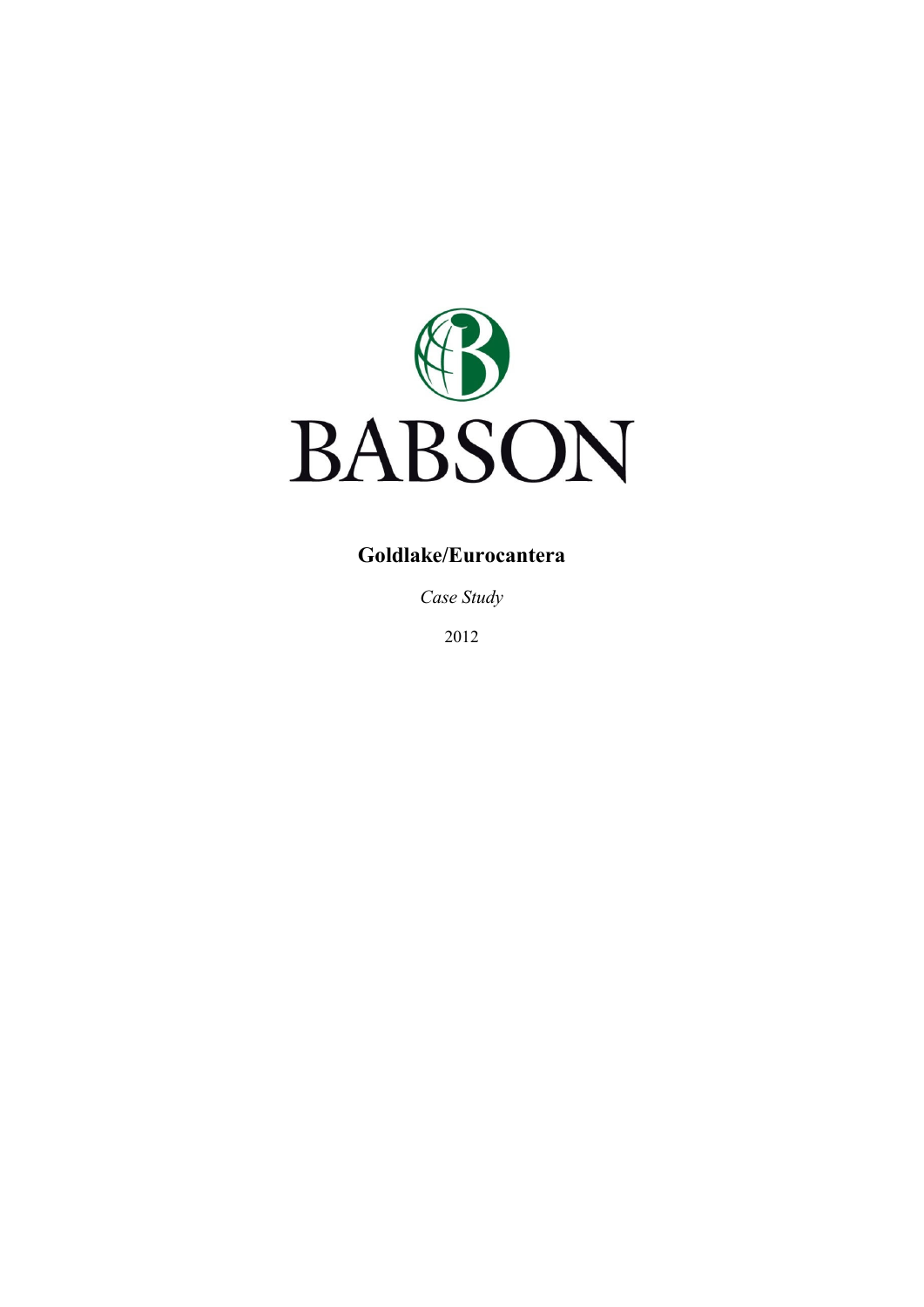# **Goldlake/Eurocantera Honduras (A)**

On a rainy day in New York City Giuseppe Colaiacovo, CEO and board member of Goldlake Investments Ltd. (Goldlake), was waiting for his sister Daniela Colaiacovo, director of communications and board member at Goldlake, at a 5<sup>th</sup> Avenue restaurant to discuss Goldlake's strategic direction. As he looked outside at the wet  $5<sup>th</sup>$  Avenue, his mind wandered over the achievements of their company and the challenges they faced. From the beginning mining in Honduras presented a great business opportunity, with its unexploited mineral resources and as a foothold in Central America"s natural resources and auxiliary industries, which tied in with Colaiacovo's other interests in Italy. Although this was a daring move - it was a brand new industry for them at a remote location - this decision was not new to them as they had learned from their father, Franco Colaiacovo, to think strategically and act entrepreneurially.

Franco was an entrepreneur, businessman and innovative engineer. With his three brothers (Pasquale, Giovanni and Carlo) he built their cement and concrete production and distribution business, Colacem and Colabeton, into a major holding company, Gruppo Financo. Franco had ownership shares in Gruppo Financo and formed the Gold Group in 1996 (Gold, named after his kids, Giuseppe, Laura and Daniela, and his wife Orietta) for his family with a diverse portfolio of major business sectors, from construction to finance, to mining, and to telecommunications (see Exhibit 1) in less than a decade.<sup>1</sup> The founding purpose of Gold was to coordinate the family"s investments in diversified business activities keeping with strongly held, traditional family values. The majority of Gold"s business was in Northern Europe, Central America and Far East Asia, though it also had investments in Ukraine, Israel and USA.<sup>2</sup> Following Franco"s vision Gold developed an ability to understand the market evolution; looked for resources, industries, and markets; and innovated fundamentally different business models than their competitors.<sup>3</sup>

With this mindset Goldlake was founded as an investment company to represent Gold's interests in the gold mining sector (see Exhibit 2 for key players in Goldlake). From the start Giuseppe and Daniela considered an innovative business model. They did not consider commercial viability as the single organizational goal, but regarded the environmental and social consequences – both positive and negative –of their business decisions as central to their success. The Colaiacovos had an intuitive understanding

l

*Copyright 2011. Sinan Erzurumlu, Marty Anderson, and Assheton S Carter. Please do not cite or use without permission.*

<sup>&</sup>lt;sup>1</sup> Franco Colaiacovo Gold: Group. Retrieved September 6, 2011,<http://www.fcgold.it/Holding/Group.aspx>

<sup>&</sup>lt;sup>2</sup> Franco Colaiacovo Gold: Markets. Retrieved September 6, 2011[, http://www.fcgold.it/Holding/Markets.aspx](http://www.fcgold.it/Holding/Markets.aspx) <sup>3</sup> Franco Colaiacovo Gold: Profile. Retrieved September 6, 2011,<http://www.fcgold.it/Holding/Profile.aspx>

*This case was prepared by Sinan Erzurumlu, Marty Anderson, and Assheton S Carter as a basis for class discussion rather than to illustrate either effective or ineffective handling of an administrative situation.. The funding for this case was provided in part by the Lewis Institute Social Innovation Lab at Babson College.*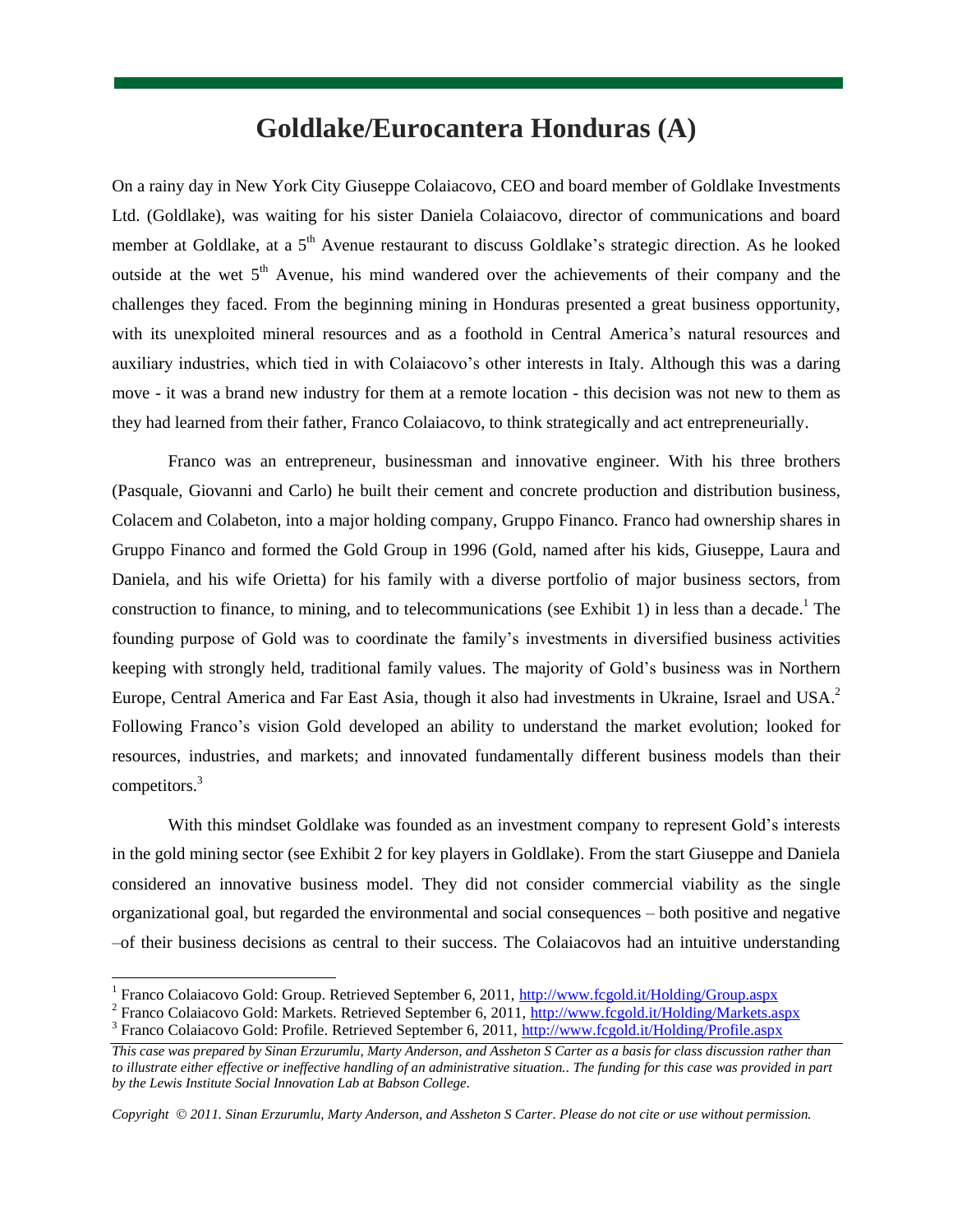that environmental sustainability, social justice and people"s rights were central to the reputation and financial value of their company. "Mining is a long term business", Giuseppe was fond of saying, "and it has to be developed at the pace that allows the people around it and involved in it to prosper from it, and done in a way that does not damage nature, which in the end is the foundation for all our futures". The company"s values took on the principles of human and environmental sensitivity. The management team followed a socially responsible management framework to the discovery, extraction, refining, and marketing of gold. Within this framework, they gained collaboration among all members in the demandsupply chain of gold, and assured this chain as socially responsible, environmentally sound, and economically sustainable.

When Giuseppe and Daniela pondered the company's strengths and weaknesses, they would always end up wondering if they could improve and apply Goldlake"s strategic model to generate social and commercial value for a larger production scale at other global locations. Although they had been successful in Honduras, this had not been easy and quick. Giuseppe and Daniela were proud of Goldlake's social achievements as well as the commercial success the company had generated; yet, they could not decide whether Goldlake"s strategic model was applicable to all other extractive industries such as iron ore and larger mining operations.

### **The 'Ethical' Jewelry Industry**

The global jewelry market was valued between \$150bn and \$180bn annually in 2009.<sup>4</sup> Although the US was the single biggest market with 40%, the Asia-Pacific region was changing the shape of the industry with rapidly rising demand.<sup>5</sup> According to the Jewellers of America the largest category of jewelry sales in the US was diamond jewelry  $(36%)$ , followed by loose gemstones  $(14%)$  and karat gold jewelry  $(9%)$ .<sup>6</sup> During recent financial crisis the jewelry industry was hit hard with 125 retail jewelers declaring bankruptcy in 2009-10 period, while online jewelers enjoyed an increase in their market share. The global consumption of jewelry started increasing from the lows of 2009. The demand from fast growing and new affluent countries and regions such India, USA, China, Asia-Pacific and the Middle East was stiffening price competition in the jewelry industry.<sup>7</sup> Yet, the low profit margins and the need to control sourcing and distribution were driving participants of the supply chain to find "personal" economically feasible solutions.

l

 $4$  Datamonitor Global Jewelry & Watches Industry Profile. June 2010.

<sup>&</sup>lt;sup>5</sup> Building the case for on-line retailing to serve the 'ethical' jewelry market. The Dragonfly Initiative. 2010, p. 4.  $6$  Ibid, p. 4.

<sup>7</sup> Financial health of U.S. jewelry industry improves in 2010. Retrieved April 12, 2011, [http://www.idexonline.com/portal\\_FullMazalUbracha.asp?id=35247](http://www.idexonline.com/portal_FullMazalUbracha.asp?id=35247)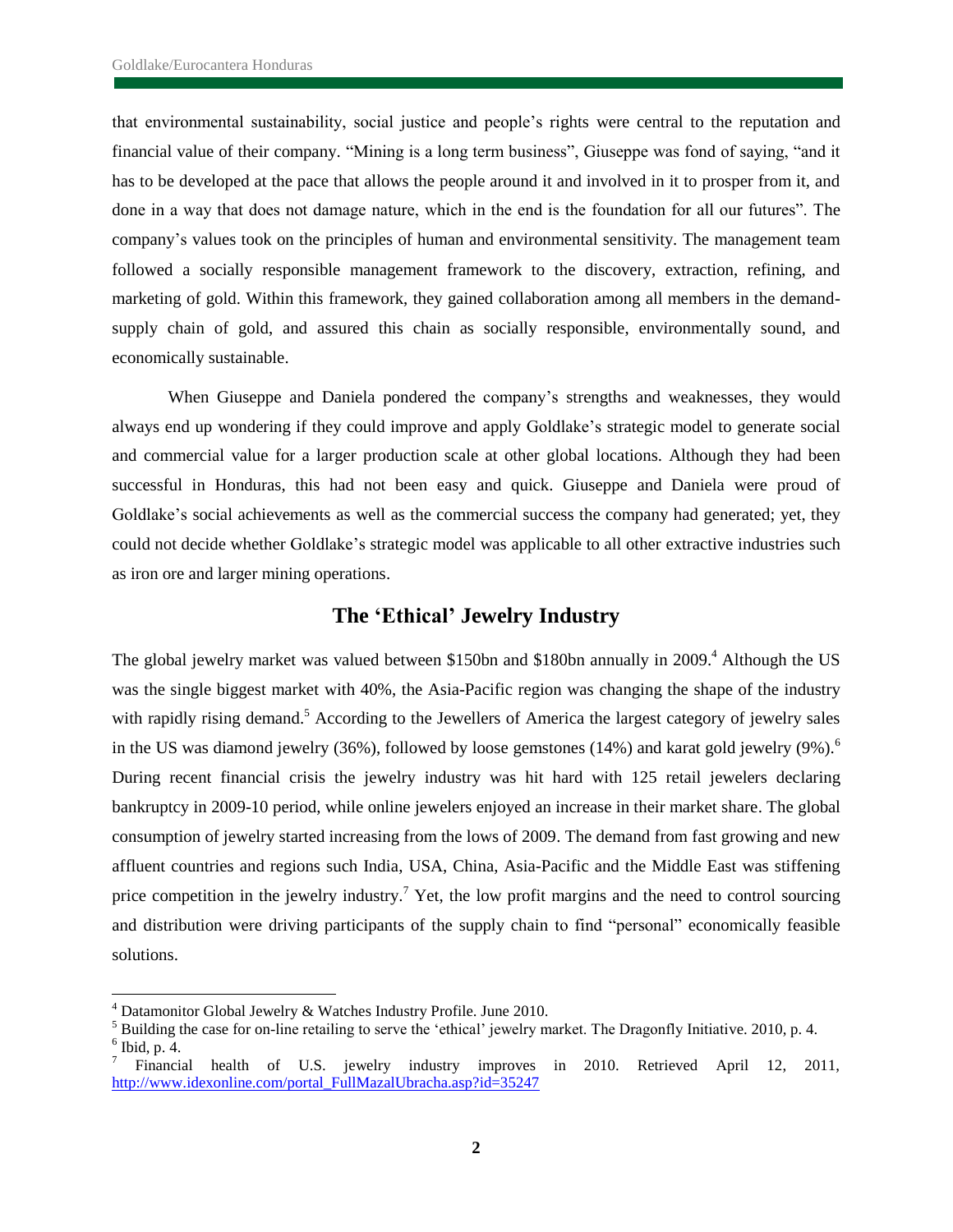These economic solutions had not always been ethical practices. Raw materials extracted at conflict mines had a long history of environmental degradation, human rights violations and crimes and found their way into retail supply chain by disguising the origin.<sup>8</sup> In particular, the mining industry that supplied raw materials like diamonds and gold for the jewelry industry had been criticized for its environmental and social scorecard.<sup>9</sup> Consumers were increasingly inquiring about the origins of their purchase and if other product attributes met their expectations, they would choose an "ethical" jewelry, involving fair trade, ethical jewelry boutiques, large retailers and luxury brands with transparent and traceable supply chains.<sup>10</sup> On the supply side, the luxury jewelers such as Tiffany and Cartier and boutique jewelers such as Garaveli were responding to the concerns and demand by establishing new ethical policies, practices and business strategies.<sup>11</sup> For example, the increasing number of independents acting as an industry group on ethical issues, the growing membership of the Responsible Jewelry Council, an industry association established to respond to criticism of the industry"s practice, and the rising number of supporters from the industry for the No Dirty Gold Campaign.<sup>12</sup>

For most of the industry, however, companies were finding it difficult to launch a coherent response to increasing pressure from stakeholders. Boutique jewelers were highly enthusiastic about putting "ethical" labels on their jewelry as this was aligned with their brand and marketing strategy. For the luxury brands, a line for "ethical" jewelry might cast suspicion on other lines as being "unethical". Retailers, such as Wal-Mart, were not too much concerned about this issue since they did not own any brands and entered into the market with the fully traceable "Love,Earth" line of gold and silver jewerly. The lack of efforts in the jewelry industry was mainly due to the industry"s complex supply chain, making it extremely difficult to know the origin of the materials and to set up direct chains of custody. In addition, the combination of higher commodity prices and the economic crisis deteriorated financial sustainability. The jewelers did not have the flexibility in their budgets to launch sustainability initiatives.<sup>13</sup>

## **Overview of Goldlake**

Goldlake Investments (Goldlake) was established as an investment company to Gold in the gold mining sector, and was headquartered in Gubbio (Italy) and London. The company was a joint venture with a consultant company, Aral, which controlled 20% of Goldlake. Goldlake was strongly involved in the

l

<sup>8</sup> Ibid, p. 7.

<sup>9</sup> Brough, D. Ethical jewelry is making a mark. *The New York Times*, January 9, 2008.

<sup>&</sup>lt;sup>10</sup> Building the case for on-line retailing to serve the 'ethical' jewelry market. The Dragonfly Initiative. 2010, p. 7.

<sup>&</sup>lt;sup>11</sup> King, S. Green is the new gold. *Vanity Fair*, August 2010, p. 28.

 $12$  Ibid, p. 6.

 $13$  Ibid, pp. 9-10.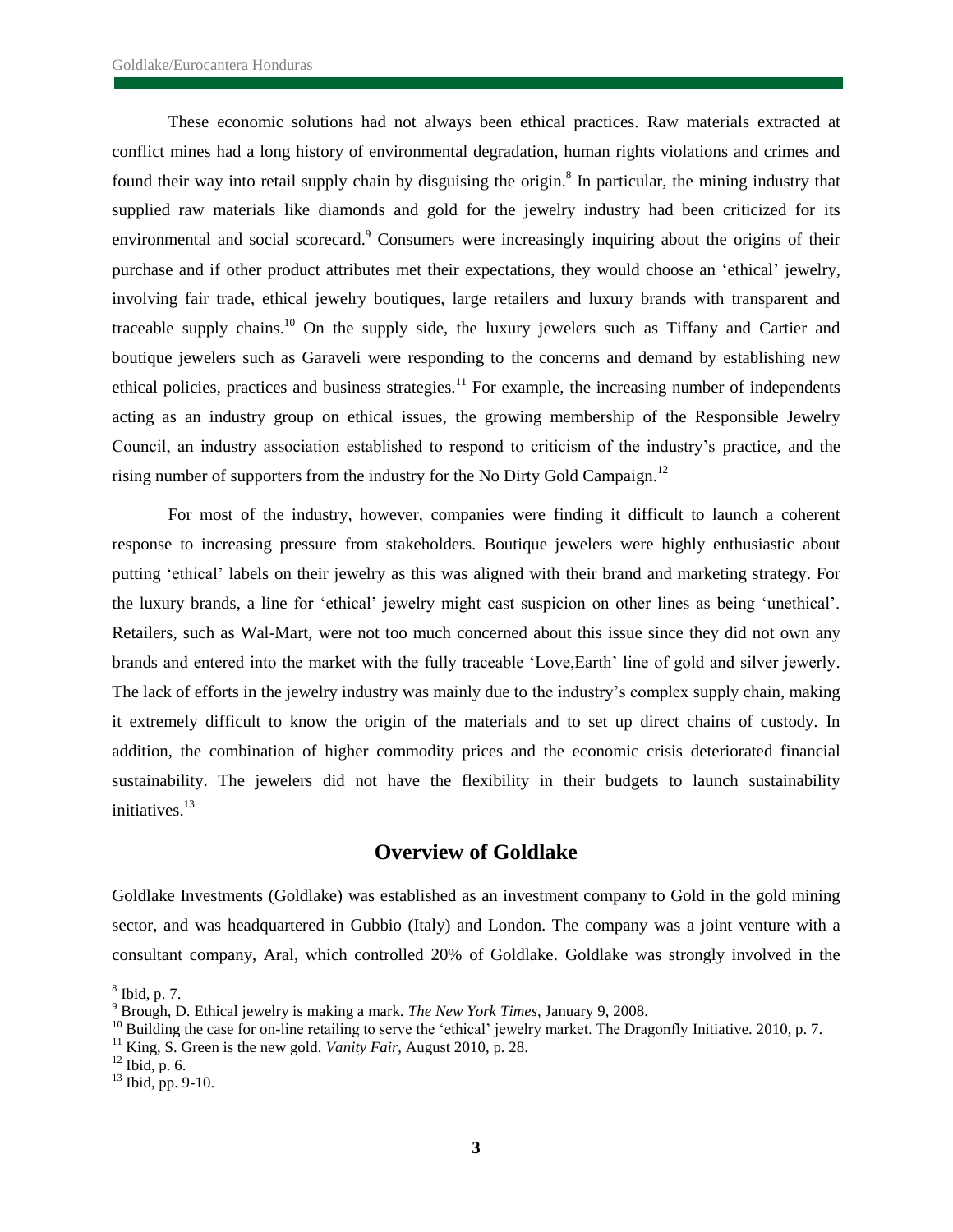development of sustainable mining projects with environmentally sustainable extraction technologies. As the first Italian business to invest in the mining industry in Honduras, it started its main operations in Tegucigalpa, Honduras and owned a major stake of three Honduran subsidiaries in central Honduras: Eurocantera S.A. de C.V. (Eurocantera) which had initiated exploration activities in a concession area in the department of Olancho; the Barro Mining Company which owned a concession area in the district of El Paradiso; and Agalteca Mining, which focused on iron ore on the Monte Redondo concession.<sup>14</sup>

### **Founding Concepts and Practices**

Goldlake with its origins in Gold shared the same philosophy and family values on which Franco Colaiacovo, the founder of Gold, had built his business: product quality, strong customer relationship and respect for the community and the environment. The founding concepts and practices of Gold were evolved from the cement and concrete business that Gruppo Financo conducted. The production of cement was a simple, but dirty process.<sup>15</sup> Huge pieces of boulder were crushed into the final product of cement in industrial size rotating barrels with the use of large quantities of water. Although limestone quarrying caused less environmental pollution than large sites of mineral mines, it strained relations with the regional community due to dust pollution, increased traffic and noise pollution of the mining site.

The Colaiacovo family saw this inconvenience as an entrepreneurial opportunity and examined the causes of friction with the local community. To get rid of the inefficient and noisy mining process they designed a new and more efficient technology for limestone quarrying. They reduced physical, visual and noise impacts with new operations and improved community relations by looking through a social perspective. Although it seemed that these solutions were easy to implement, it required an open and inquisitive mind with a set of values that put people and employees first while keeping a firm eye on the commercial bottom line. Following the cement and concrete business the Colaiacovo family built a series of strong investment holdings with the same three founding concepts and practices:<sup>16</sup>

- Involvement: Each person makes his or her own personal contribution, but is always driven by the team spirit.
- Responsibility and Sustainability: Every initiative and investment must have a strong orientation toward responsibility and sustainability.

 $\overline{a}$ 

<sup>&</sup>lt;sup>14</sup> Information in this section derives partially from  $\frac{http://www.gold lake.co.uk.}$ 

<sup>&</sup>lt;sup>15</sup> Oggioni G., R. Riccardi, R. Toninelli. Eco-efficiency of the world cement industry: A data envelopment analysis. *Energy Policy* **39**(5) 2842-2854.

<sup>&</sup>lt;sup>16</sup> Franco Colaiacovo Gold: Values. Retrieved August 29, 2011,<http://www.fcgold.it/Holding/Identity/Values.aspx>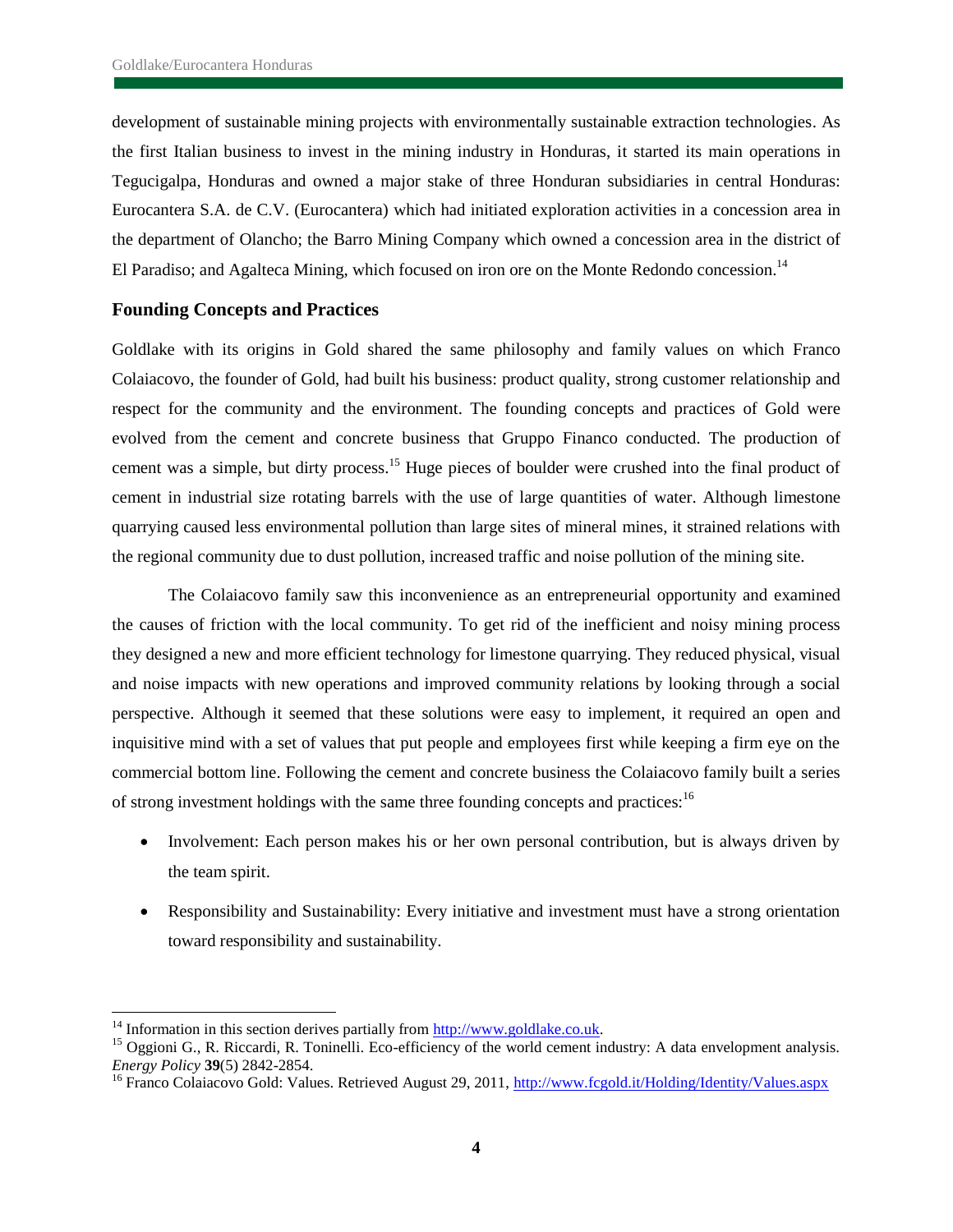• Integration: Projects and investments should be closely integrated into the local community as a point of competitive differentiation.

### **The Management Culture**

The Colaiacovos" business strategy reflected an entrepreneurial tradition and the defining characteristics of the family values. Goldlake was no exception to this tradition of doing equal, fair, transparent and inclusive business (see Exhibit 3 for a Charter of 10 Values). Giuseppe and Daniela believed that Goldlake should not be satisfied with only offering high quality mining products. They operated with the firm conviction that Goldlake was not only a commercial enterprise with a purpose of generating operating profits, but also a corporate citizen to operate responsibly with respect to the interests of all stakeholders, whether employees, investors, communities and host governments. For Goldlake, responsible management meant to catalyze positive change for the neighboring communities and protecting the environment around the area of their operations. Giuseppe strongly advocated that Goldlake should serve with social consciousness, particularly in a field like mining which could cause environmental degradation and detrimental social consequences with controversial mining processes.

In Honduras Goldlake"s goal was to establish an investment strategy on the opportunities in emerging growth sectors and territories in accordance with the family values. The company not only continuously searched for technical and management solutions to improve the business processes and products, but also considered investment in social value generation critical to the long-term success of the business. As Guiseppe described:

*"Mining is a "long term business", which comes to the same thing inter-generational sustainable development, because you have to give it time to build local relations and incorporate people into the process; you have a longer time horizon than short term profit maximizers."*

Goldlake closely integrated with local communities from the early start-up stage of their business to build trust in working relationship with the neighboring communities. This was central to Goldlake"s commitment to social and environmental sustainability. The company strived to maintain open working relationships and trust with all stakeholders (community, government, employees, partners and investors) by communicating freely and keeping a transparent ethical frame of reference in all activities conducted by the company.<sup>17</sup>

l

<sup>17</sup> Dall"estrazione al gioiello, Goldlake conia l"oro etico. *Il Sore 24 Ore*, May 12, 2009.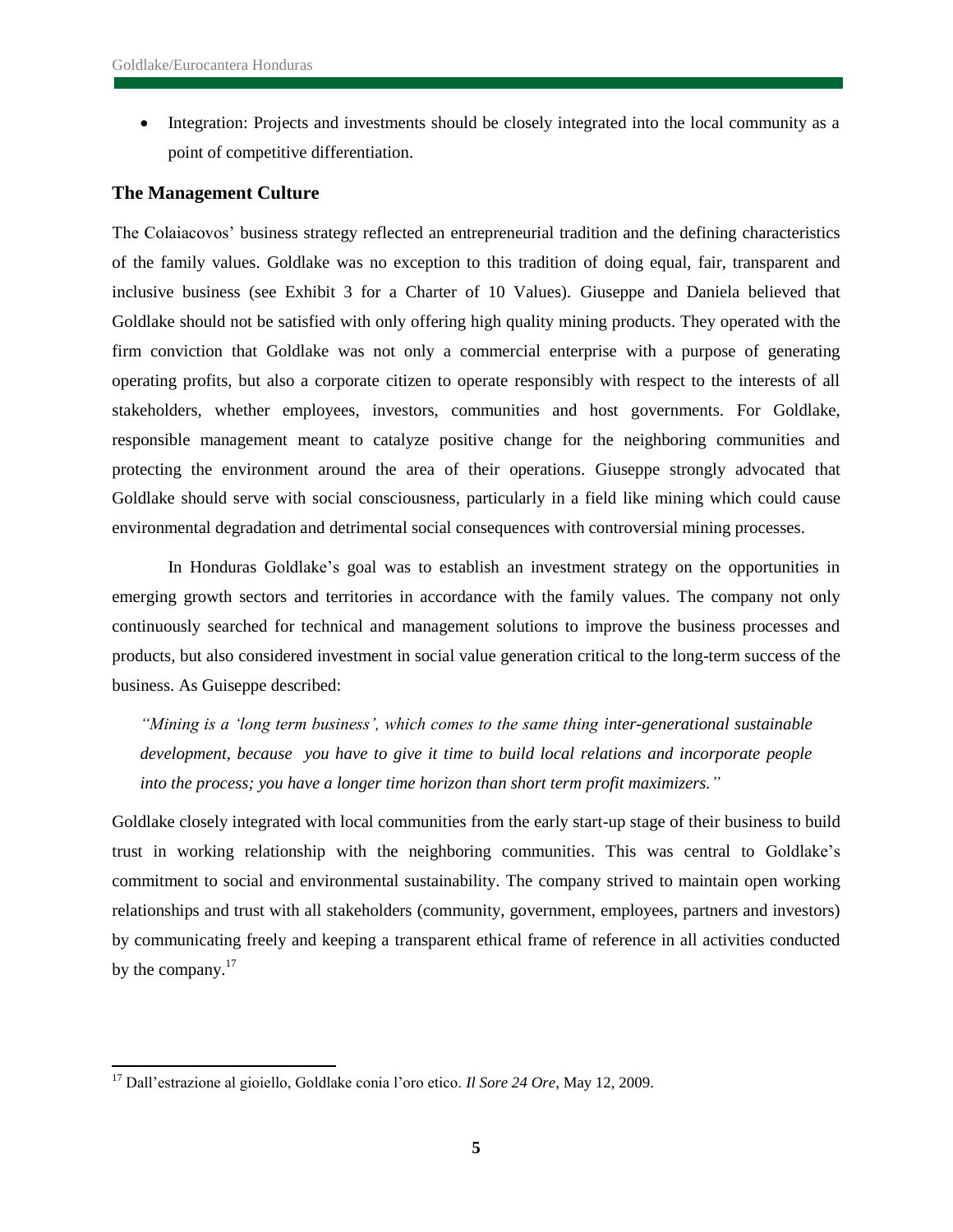## **Mining in Honduras**

### **The Guayape River**

The [Guayape](http://en.wikipedia.org/wiki/Guayape) River flows through the interior Honduran department of Olancho. Historically the river has always been famous for its quality and quantity of alluvial gold extracted in Honduras and has been the symbol of nuggets and legends about the yellow metal. The first exploiters of gold in the area were Spaniards during the colonial period. They built a number of [gold](http://en.wikipedia.org/wiki/Gold) deposits, some of which are still productive today. During the dry season of Central America, local Honduran artisans search for gold in much of the Guayape River, including the mountainous regions of the Patuca River (into which the [Guayape](http://en.wikipedia.org/wiki/Guayape) feeds). The rises and dips of the valley and mountain system that cross Honduras from northwest to southeast pronounce the topography of the area. The rivers flowing down from the mountains to the sea are heavily rich in alluvia and feed the agriculture and fishing industries in the region.

#### **Eurocantera S.A. de C.V. and Barro Mining Company**

In 2003 Gold was looking for alternative sites to expand its cement and concrete business. Honduras emerged as a candidate site for its resources, location, infrastructure for transportation, and financial advantage. Gold later decided that it would take too much time and resources to break into the highly structured cement industry and achieve financial breakeven of the Honduran project.The market and country analysis had been fruitful, however, since Gold recognized other entrepreneurial opportunities in Honduras. The company realized that the iron ore mining was a good fit for Gold"s interests and capabilities. To diversify their investments and utilize their fixed assets in Honduras, Gold entered into gold mining in Honduras with the foundation of the mining subsidiaries: Eurocantera and Barro Mining Company (see Exhibit 4 for the location of the mining sites).

With the constitution of Eurocantera Goldlake started its activities to perform research, exploration, and exploitation authorized in 10,500 acres along the Guayape River in the municipality of Juticalpa, in the department of Olancho. Goldlake appointed Alessandro Murroni as the regional area and Eurocantera manager and started exploration in November 2003. In parallel to Eurocantera"s activities, Goldlake considered the Barro concessions that were counted with a long mining history as another potential site for exploration. In 2003 Goldlake purchased the Barro concessions and started Barro Mining Company to perform authorized exploration for 9,400 acres in the municipality of Danli in the district of El Paradiso. Later Goldlake would focus on the Guayape River and Eurocantera"s operations.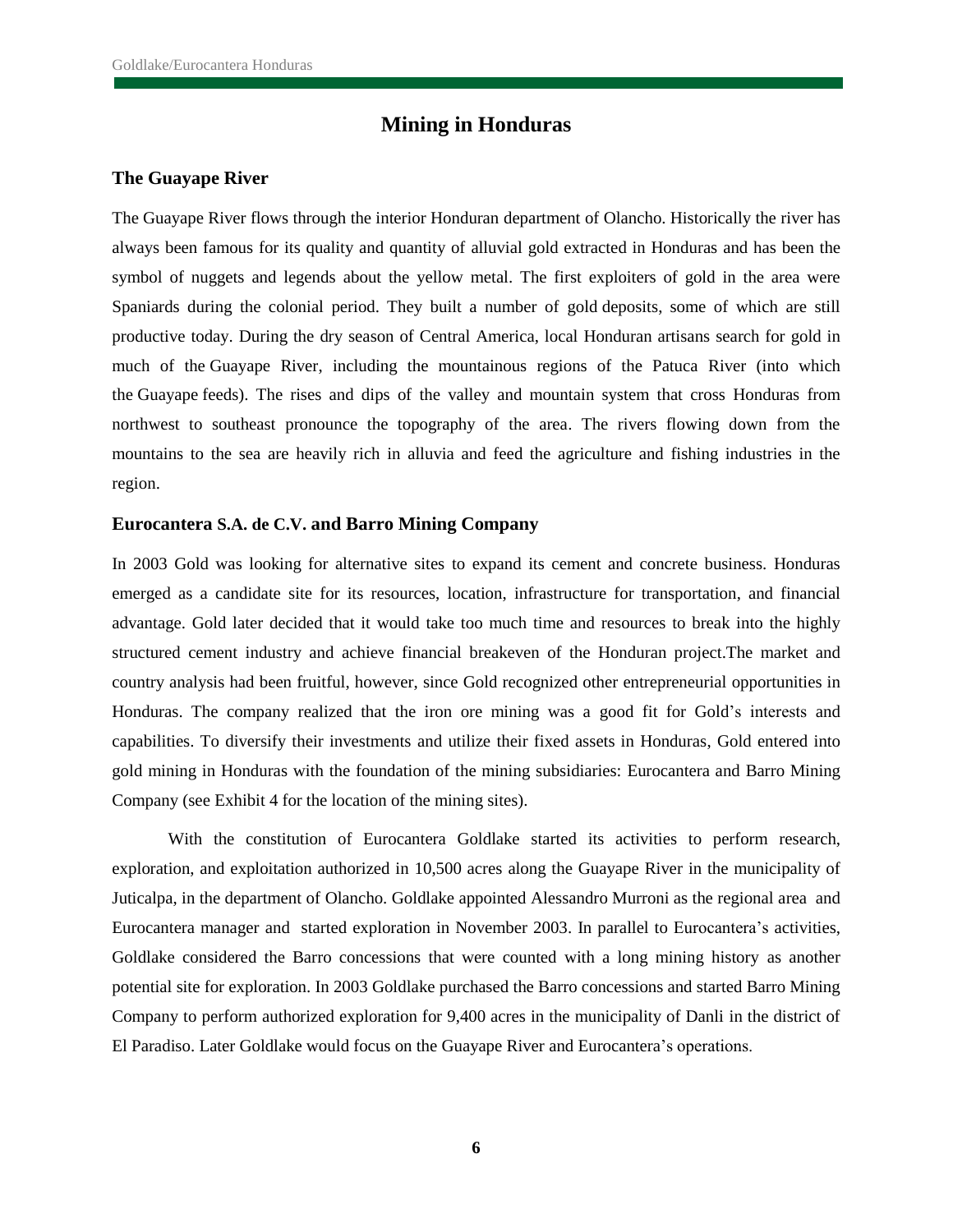To fund its exploration and later exploitation in Honduras, Goldlake opened headquarters in London, UK to seek financing from UK banks since the Italian government had no direct trade legislation with Honduras. The UK office could build these relations steadily under UK-Honduras international trade laws.

## **Eurocantera Gold and Sustainable Mining**

Goldlake contemplated design for sustainable mining in the working plans of Eurocantera. From the very early stages of exploration Eurocantera"s strategy for sustainable mining was to instill environmental and social consciousness with the core of mine development. However, the concessioned areas counted with little geological information and a base line to plan an eco-sustainable industrial project; therefore, while Eurocantera was mapping the mineralized zones, taking samples in flourishing zones and trenches, building internal access roads and drilling to determine the depth of the mineralized body, it prepared an environmental impact study and monitoring plan and completed a technical and socioeconomic feasibility study of the project. With the environmental impact studies, Eurocantera established traps for sediment control in the exploration stage.

In parallel to geological site selection process Eurocantera"s social feasibility study on the mining communities considered the socioeconomic factors of the mine. The company reached out to local communities and started observing and learning about the existing efforts of gold dredging from the independent local artisanal miners that operated inside the company"s concessions. The Eurocantera management determined beforehand the likely effects of development on normal evolutionary processes within the community (the way of life, relationships, behavior, and social resilience); the likely participation of local people in the mine project; and the potential project benefits to and any negative impacts on the community. The community involvement was essential to Eurocantera to build trust and a common goal for the growth of the mine.

While large mining companies invoked macro-economic benefits from mining in the region, the "traditional" profit maximizing behavior determined a rapid and resource-inefficient extraction method of the mineral deposit that conflicted with the environmental and societal imperative of Goldlake"s approach.<sup>18</sup> As a junior and private mining venture, Eurocantera not only complied with all applicable laws and regulations in Honduras, but also realized that the license to operate depended on their concern for the welfare of the local communities in and near its operations. To demonstrate their commitment

l

<sup>18</sup> Caceres, M. Mining is no model for Honduras. *Honduras Weekly* August 18, 2011.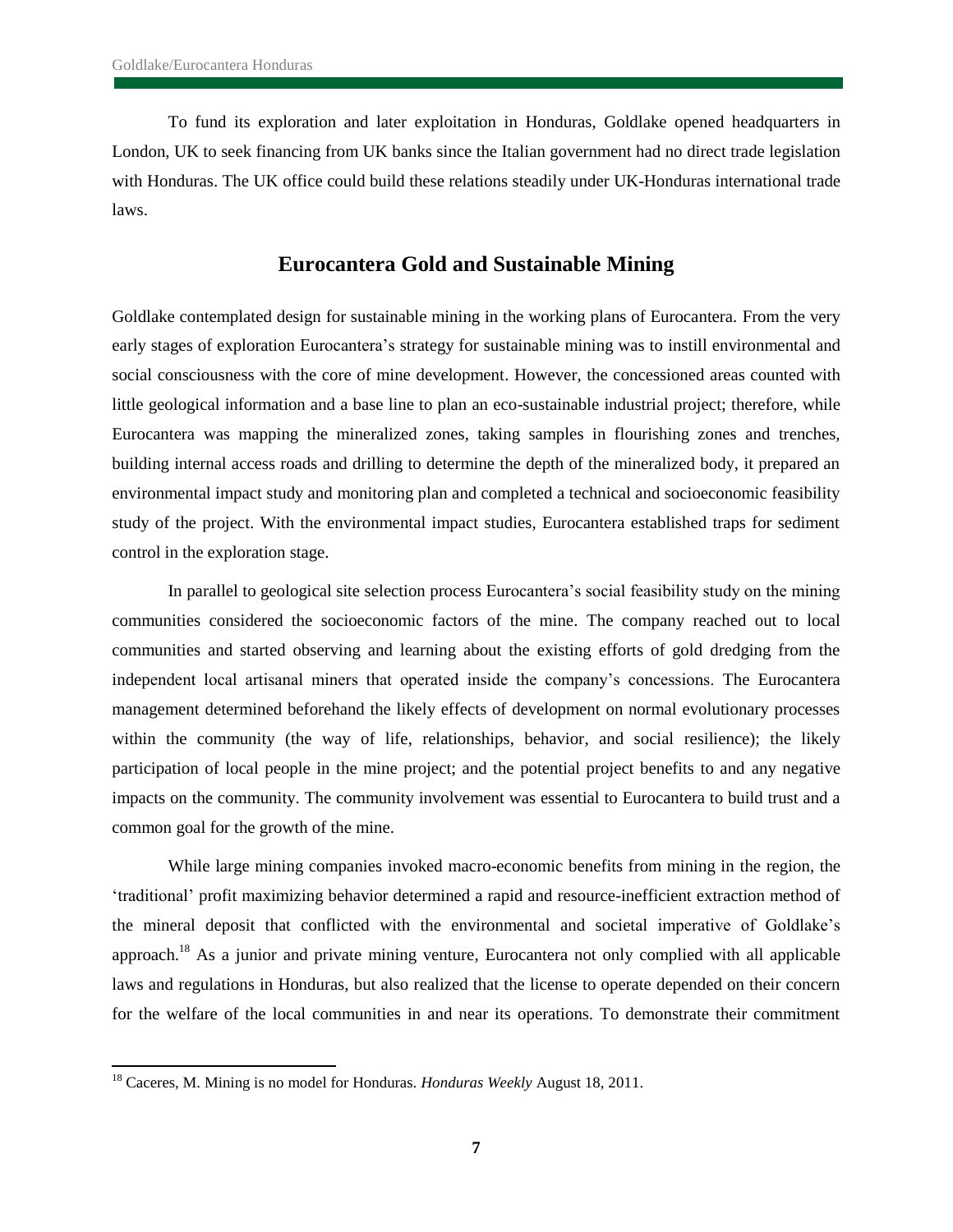Eurocantera appointed managers to become a part of the communities they served, not annual reporters of good deeds.

### **Mining in the Guayape River**

In 2006 on its arrival to the department of Olancho, Eurocantera found in its concessions, groups of artisanal miners who, with much difficulty and few results, extracted gold with rudimentary tools to secure a meager living. In the traditional extraction process, the miners filled a wooden pan with a shovel of alluvial river deposit and cleaned with river water to wash away the sand and, hopefully, reveal a glistening nugget or flake of gold (see Exhibit 6.a). Many workers spent hours a day in the water with a wooden pan and searched for gold, except in the rainy season, as long as there was daylight. This traditional process was inherently very labor intensive with low productivity. In addition, uncontrolled and invasive extraction by dredges had left the river without much gold free on the surface and consequently the local community with a low salary. Upon collecting the gold particles, the workers with no representation haggled over price with a local merchant. Because many lacked the production size, they usually could not negotiate effectively with the local mediators and did not receive a fair price for their work.

After a thorough investigation and cooperation with the groups and institutions such as Honduras" mining regulatory authority, Defomin, and the municipality of Juticalpa, Eurocantera considered a community-inclusive business model empowering local workers. An artisanal mining cooperative was established to legalize and improve the production of the gold workers. The cooperative provided the workers with negotiation rights on their working conditions and trade price. Pedro Castillo, site manager, served as the mediator between Eurocantera and the cooperative at the mining site. Through these negotiations the company agreed on a fixed purchase price with the cooperative management. This way, the miners were able to commercialize their products without mediators and obtain all the necessary permits requested by government and local laws.

With an organized workforce Eurocantera operated on the Guayape River. The Eurocantera's extraction process on the Guayape River was simple and natural (Exhibit 5). Eurocantera mimicked the traditional alluvial gold search process of the local artisans who had been using pans and water for many years (Exhibit 6). The cooperative"s input was labor, knowledge and expertise of extraction sites. Eurocantera scaled the production methods of the local artisans with technology. The capacity could be increased easily by fitting as many workers as possible along the Guayape River within Eurocantera"s concession; however, the traditional gold search with a pan was not efficient. To improve operational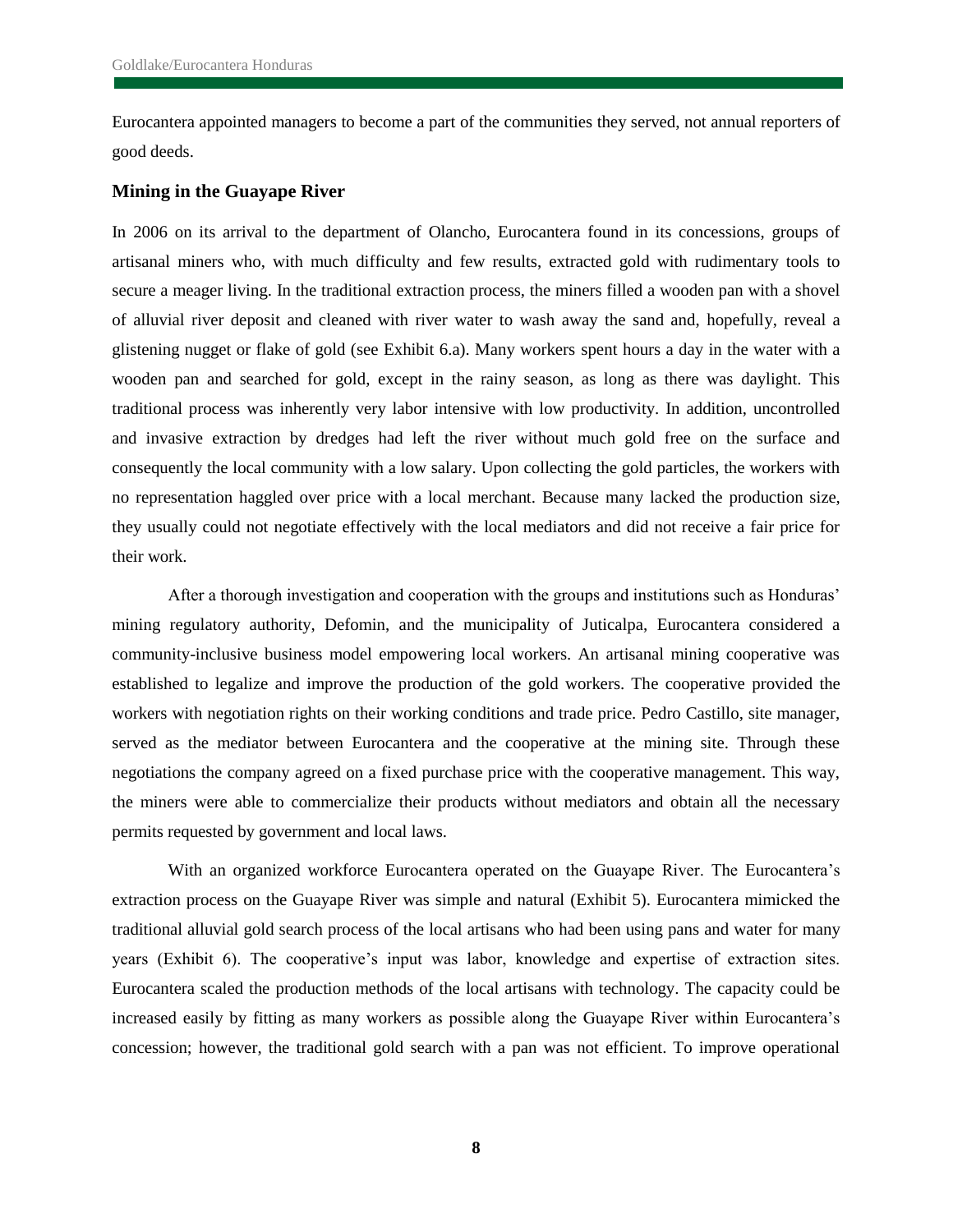efficiency and productivity Eurocantera introduced adaptable process improvements that easily fit in with the current extraction process of the local artisans.

Some of the technological improvements were simple, yet highly effective, and built from observing how the miners worked for ease-of-use and adaptability (Exhibit 6). First, Eurocantera introduced the use of mats and channels, which trapped heavy particles, to replace their panning technique and also to keep the workers out of the water as much as possible (Exhibit 6.b). Secondly, Eurocantera developed a Heavy Particle Concentration (HPC-10 ExtracTec) mineral separation technology and built a machine that allowed a cost-effective gravity separation of materials of differing densities (Exhibit 6.d). The machine was used with artisans working alongside the river. Lastly, the company purchased an excavator for the local workers. The artisans had been mostly searching the surface of the river because they could not dig deep into the river bed, where the alluvial gold had been settled for years. The excavator could easily dig out the earth and the artisans could filter the soil with river water (Exhibit 6.e). Eurocantera trained local workforce to operate the machinery. The cooperative was not charged for this service and if bad weather stopped operations, machines' unused hours were on Eurocantera"s expense (Exhibit 7). Only the maintenance and diesel fuel costs were reduced from the cooperative's earnings.

The new technology and organized workforce improved the efficiency of the gold extraction remarkably by better utilizing each work area on the river bed by investments in cooperatives. The mining activity started generating revenues up to ten times higher than the national average, and the Eurocantera"s agreement with the cooperative enabled the mining groups to manage the revenue from the sales of gold and minimized risks for them. Thus, the cooperative integrated the local workforce with the mine"s production system and productivity targets. In case of low production Eurocantera absorbed expenses without charging cooperatives. The extraction process built by Goldlake for the cooperative reached a daily capacity of 100 grams. The local miners who operated inside the mine"s concessions supplied almost one third of Goldlake's daily gold output of 450 grams.

### **Murcielago Industrial Plant**

The remaining 350 grams of Goldlake"s daily gold output were obtained from the excavation process on the peninsula, which used to be the river bed until the Guayape River changed its course over the years. The alluvial terrestrial deposit soil from the peninsula was carried to nearby Murcielago gold production plant. The plant had the mechanized separation, sorting and chemical-free washing stages, with their purpose similar to the operations at the river (Exhibit 8). Through these stages gold was separated by a combination of water and the relative weight of different materials. This natural extraction of gold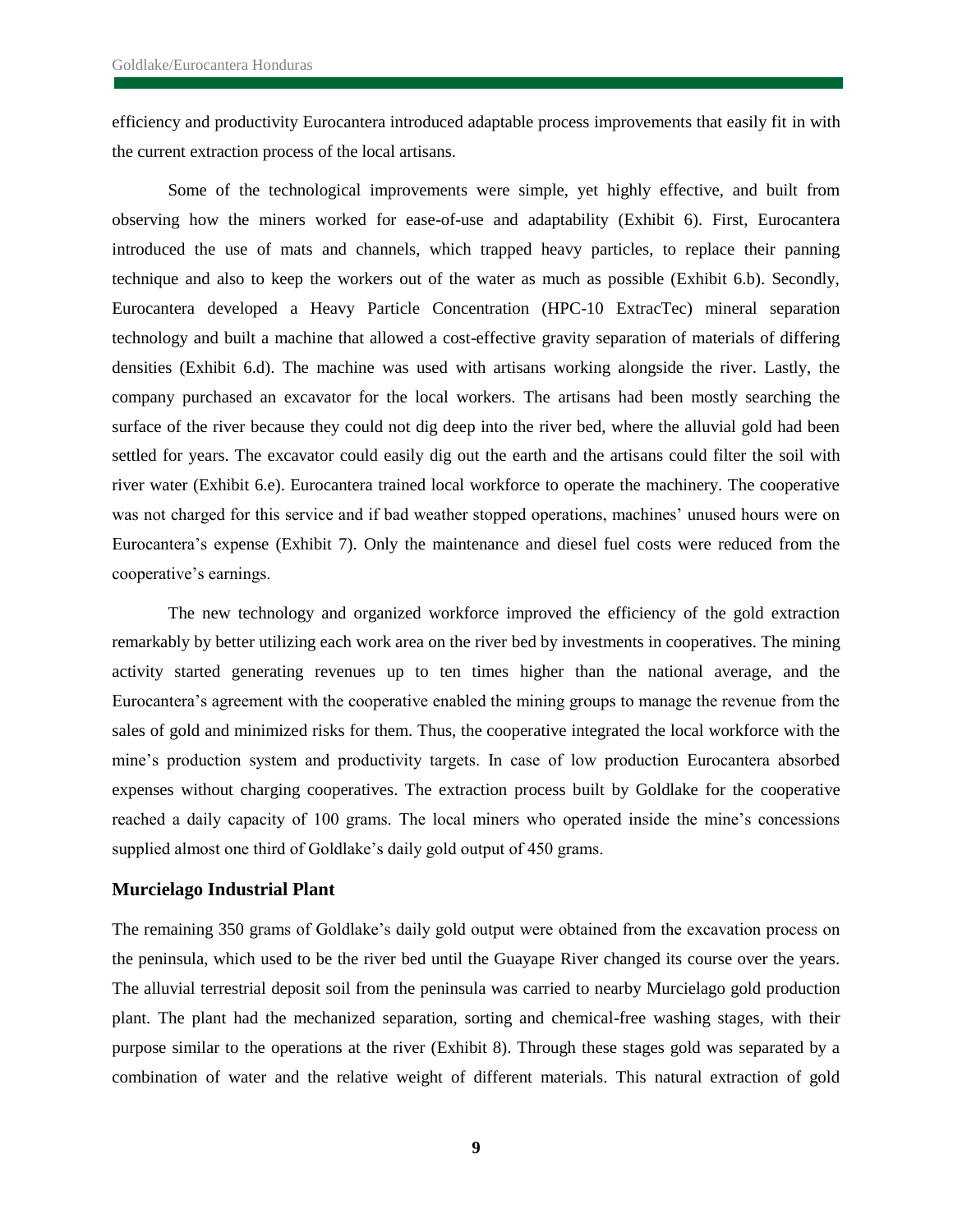avoided any use of chemical substances (cyanide and mercury) although the process could be certified by ISO 14001.

The gravimetric concentration filtered with water at the end of these processes consisted of sand and gold particles (Exhibit 8.c). The process also generated gravel, sand, and small rocks as waste (Exhibit 8.d). Although these waste products could be considered as byproducts since they also had commercial value, the accumulated size was minimal for commercial sale. In line with its environmental sustainability thinking Eurocantera searched for a later use for every single material generated on the production grounds. Thus, the company donated these byproducts to the local villages for the construction of roads and buildings. This, in return, helped the company with its target of zero waste from the mine and its processing facilities*.* 

The gold mining required high volume of water in different stages of the production process. The gold production at the Murcielago plant was no different. It demanded high volume of water for natural separation and cleaning at different stages. To reduce the water usage Eurocantera engineered a closed loop water system. In this closed loop system the water was pumped from a nearby water reservoir with pipes to the plant, and some of which flowed back to the reservoir in pipes at the end of production to reduce any potential erosion caused by water transportation. Some of the remaining water was diverted to the nearby farms in irrigation projects, which had no access to the reservoir. This zero-discharge water management system prevented the contamination of the local water supplies.<sup>19</sup>

### **The Refinery Process**

l

Refining is an industrial process that transforms impure precious metals – chemically, physically, or by other means – to high purity precious metals. It adds great value to the raw materials and increases the profits from mining operations, but it requires investment in technology. This investment was not possible for the local miners, but Goldlake operated the Precious Metal Refinery, a joint venture with Italpreziosi Arezzo of Italy. With this experience for gold refinery the company invested in a precious gold refinery in Honduras. Consequently, this improved the final value of the gold extracted from the mining sites in Honduras.

All material entering the Eurocantera refinery was screened to ensure conformance with a strict set of quality criteria and its statement of provenance. The refinery used the "Aqua Regia" - a mixture of hydrochloric and nitric acid - to purify gold to a quality required by luxury jewellers. The average gold

<sup>&</sup>lt;sup>19</sup> Kaye, L. Jewellery manufacturers and retailers confronting water issues. Retrieved August 31, 2011 from <http://www.guardian.co.uk/sustainable-business/jewellery-manufacturers-water-issues-gold-mining>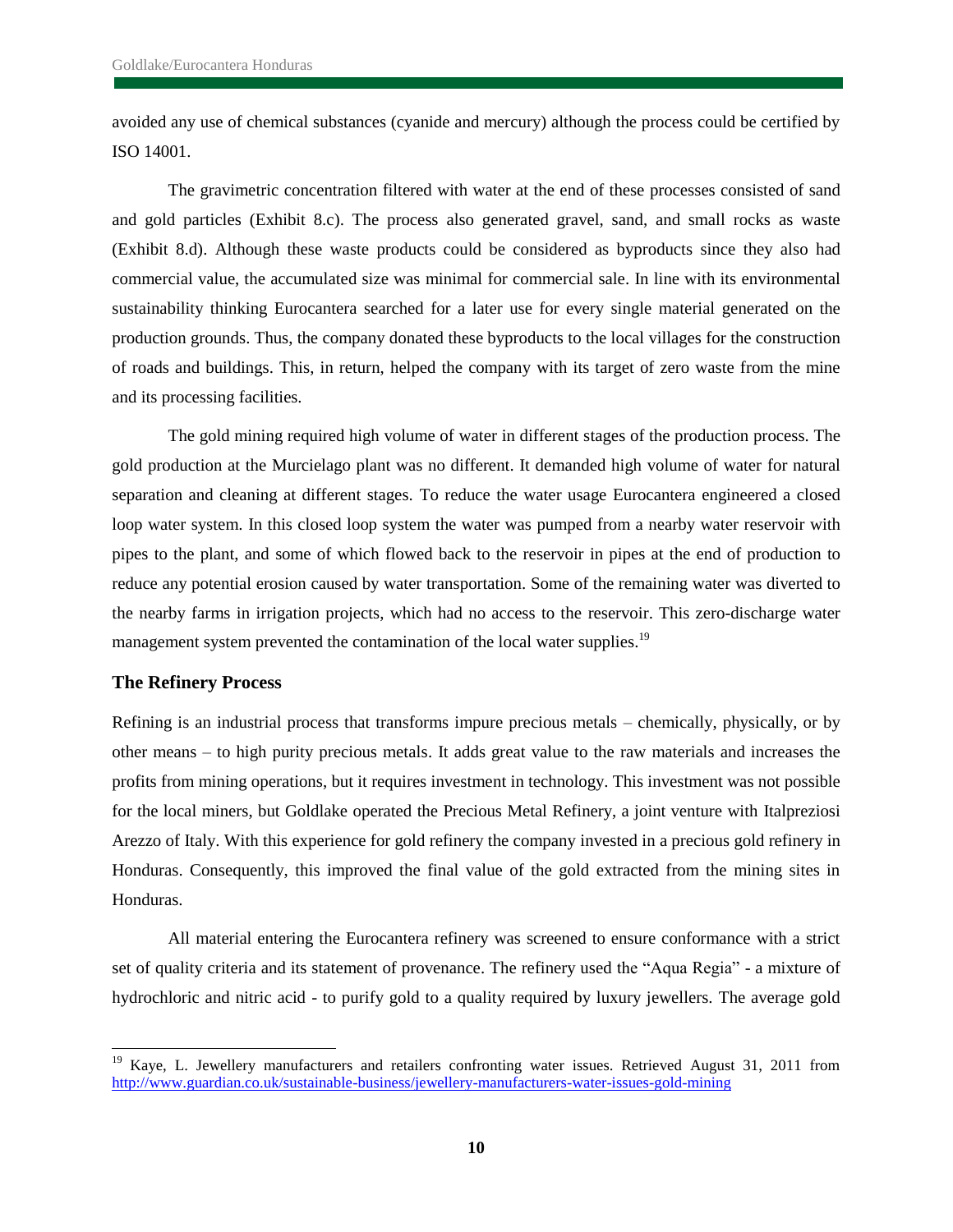bars by Eurocantera"s refinery process consisted of 70% gold and 30% silver. In addition, the byproduct of the refinery process had silica that contained gold dust. This was still valuable to Eurocantera, so the silica pieces were smashed into tiny particles and sent back to the Murcielago plant to extract the remaining gold dust. Although the regulations in Honduras were not as strict as EU regulations, the refinery met all relevant European health, safety and environmental certifications and was under evaluation to be certified by Responsible Jewelry Council in 2011.

## **Environmental and Social Responsibility**

In line with its efforts to generate a lasting positive impact on the environment and local community Eurocantera focused on community involvement, health, and environmental protection.

*Community Involvement.* Akin to its on-going relations with the local community Eurocantera appointed Miguel Izaguirre to develop, monitor and sustain close relations with the community. Miguel was well involved with the community affairs, and managed community relations by addressing the infrastructure, health and education needs of the regional community. As a result of these interactions Eurocantera worked with the local municipalities, invested in infrastructure to improve the living and working conditions of the community, e.g. the construction of rural roads and sinking wells for potable water, and delivered various social projects, e.g, opening a new chapel in the village of El Encinal, adult learning classes and youth literacy campaigns to reduce the level of illiteracy, the organization of annual festivals for kids, and celebration of miners' day.

*Health.* As a part of its labor responsibility, Eurocantera established a health clinic with a permanent doctor to provide medical assistance for the employees as well as all of the members of the surrounding local communities. The regional community, regardless of working for Eurocantera, had full access to the company"s health clinic. In addition, Eurocantera participated in the prevention of the tropical fatal disease, chagas, by organizing a fumigation program with the Honduran Ministry of Health.

*Environmental Protection.* During the excavation phase Eurocantera approached the environment with great care to reduce the impact of the mining operations. The company continuously searched for improvements towards new goals for mitigation of disturbance to ecosystems and natural habitats. These involved a careful planning of collecting nutritious top soil from the mining area for future reforestation efforts, cutting down trees only if it was crucially required and in the path of excavation team, and planning for the landscape and forest rehabilitation after the completion of mining operations. Eurocantera"s *practical plans for closure* involved recovering the tropical forest with local endemic plants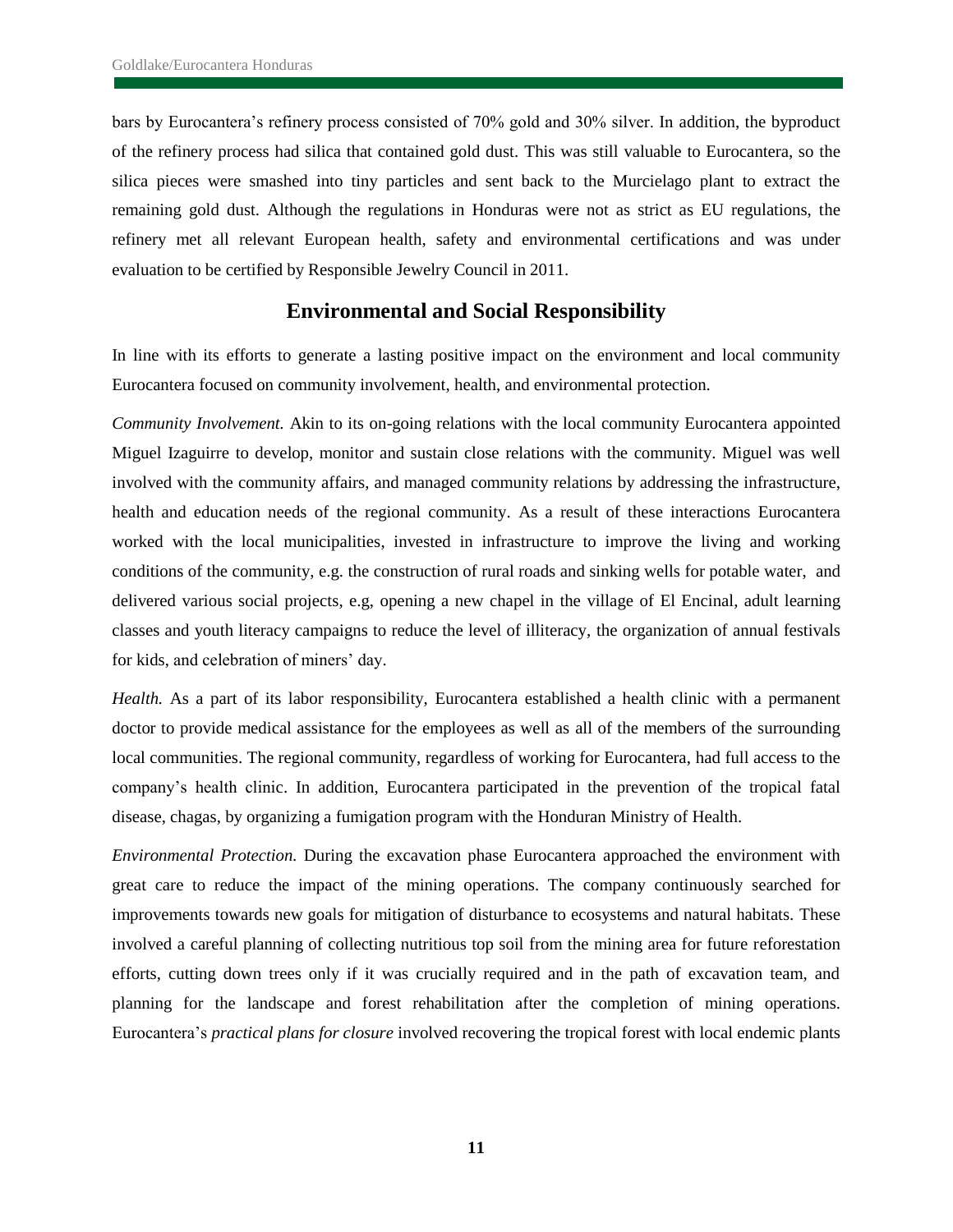and trees and turning the mining site into a vacation resort. The company set up nurseries to have tropical plants ready at the closure of the excavation sites and planned for the future land use.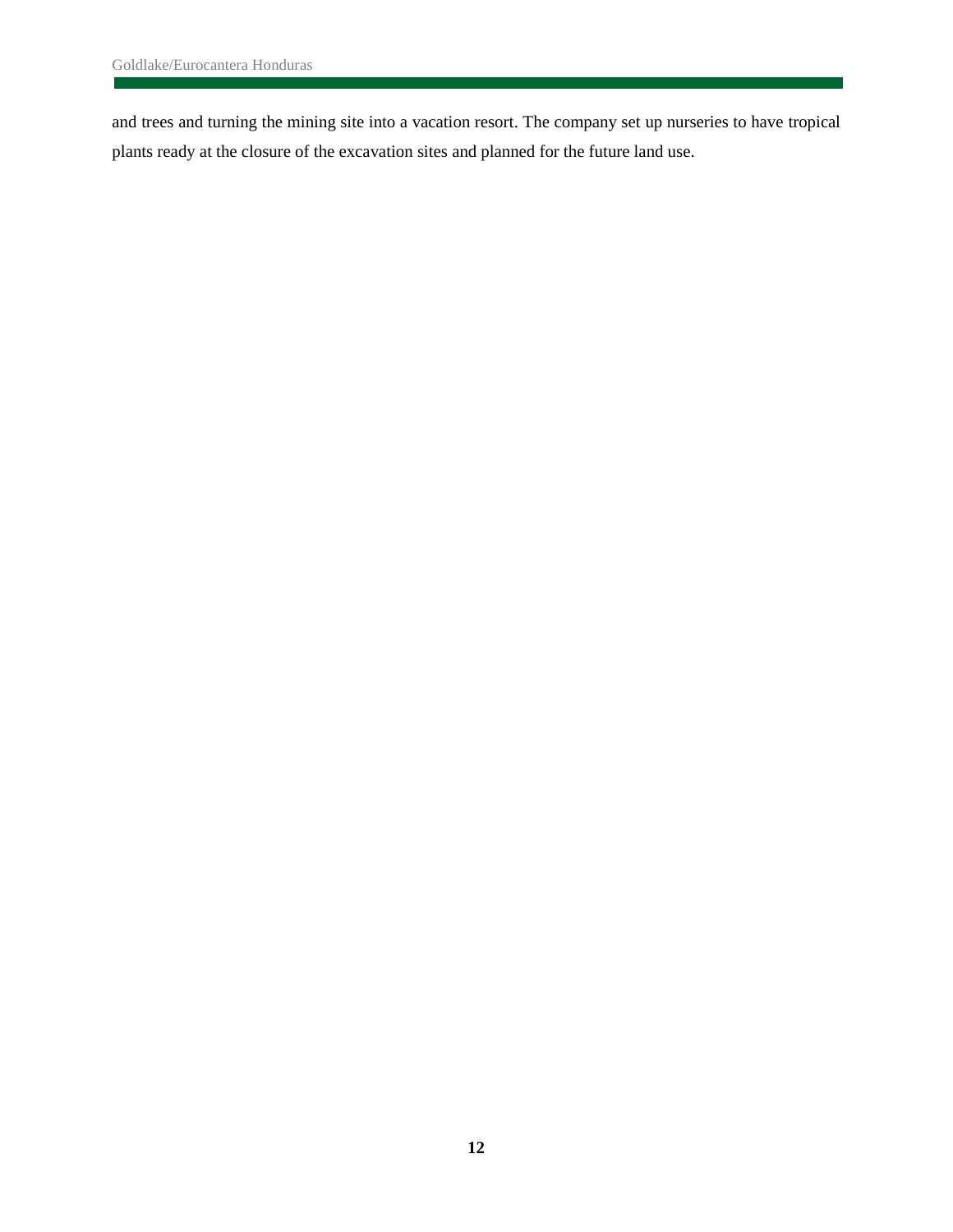# **Goldlake/Eurocantera Honduras (B)**

## **Mine-to-Market: Gold Supply Chain**

Giuseppe envisioned Goldlake"s business to create value and to positively contribute to Honduras economy, which could become the base for future investments. To build and breed an entrepreneurial business in the mining industry, Giuseppe used modern technologies to protect the environment in Honduras and complied with the "best practice" in corporate responsibility. This created Goldlake"s production of alluvial gold while protecting the environment and sustaining local communities.

Amidst competitive market different stakeholders of the jewelry supply chain were showing the first reactions and the willingness to comply with the new trends. Also, sustainable consumerism could be carried to ensure compliance with ethical and sustainable rules and procedures as long as consumers were made aware of the issues behind their purchase. For example, a study, conducted by GfK, one of the world's largest independent research agencies, in the United States indicated that 88% of the jewelers surveyed had either asked for or received guarantees from their suppliers that all the diamonds they purchased from those companies were conflict-free. Further, the survey proved that educational efforts had played a role in helping to eradicate conflict diamonds from the legitimate diamond pipeline.

As focus shifted from price competition to social responsibility, manufacturers and major mining companies took initiatives for "No Dirty Gold". Major mining companies (e.g. AngloGold Ashanti, Newmont Mining, Placer Dome) started their "social responsibility" initiatives by defining a number of principles to address issues of social and environmental responsibility. Council for responsible jewelry was established in 2005 with the purpose of setting up an independent system to improve "ethical standards" in the industry. The council including large mining companies, refiners (e.g. Argo-Heraus, Metalor), manufacturers, wholesalers (e.g. Robert Coin), and retail (e.g. Tiffany, Zale, Cartier) created the "Golden rules" of social, human rights, and environmental criteria for more responsible gold mining.

However, in the competitive gold industry the gold supply chain from mine to retail was very fragmented and involved many stakeholders which made the achievement of a fully sustainable supply chain a difficult task. As the gold industry and consumer"s valuation of products and services were changing, Giuseppe and Daniela were aware of the need of a chain of custody in gold. They targeted to turn Goldlake into a leader in the industry of alluvial mining through the development of sustainable projects based on "No Dirty Gold" concept. The social identity of a company was now a major market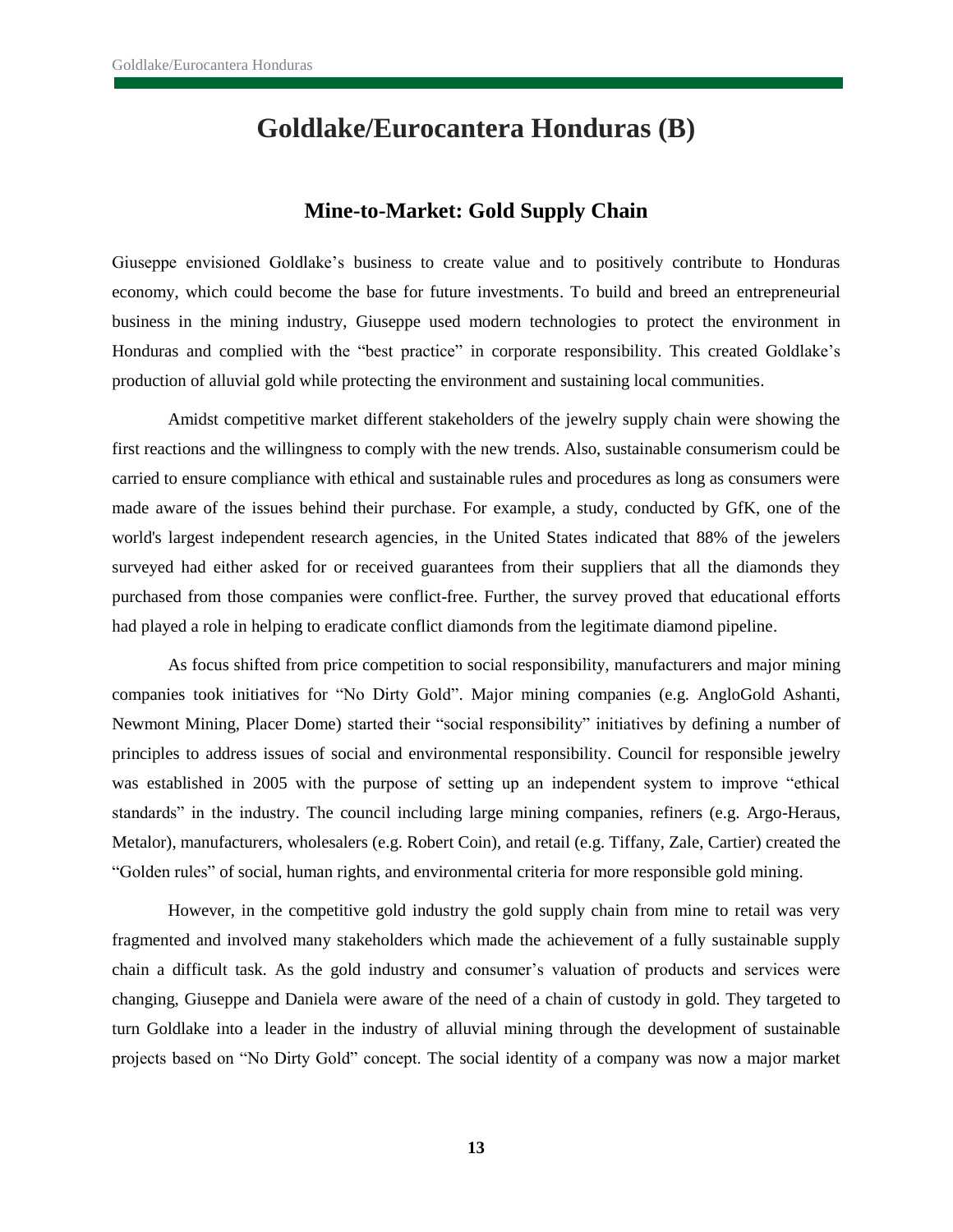differentiator and a source of reputational and financial value. They were presented opportunities to create a gold supply chain of custody. Their thinking was on how to design and use the Goldlake"s supply chain as an enabler for a more competitive position.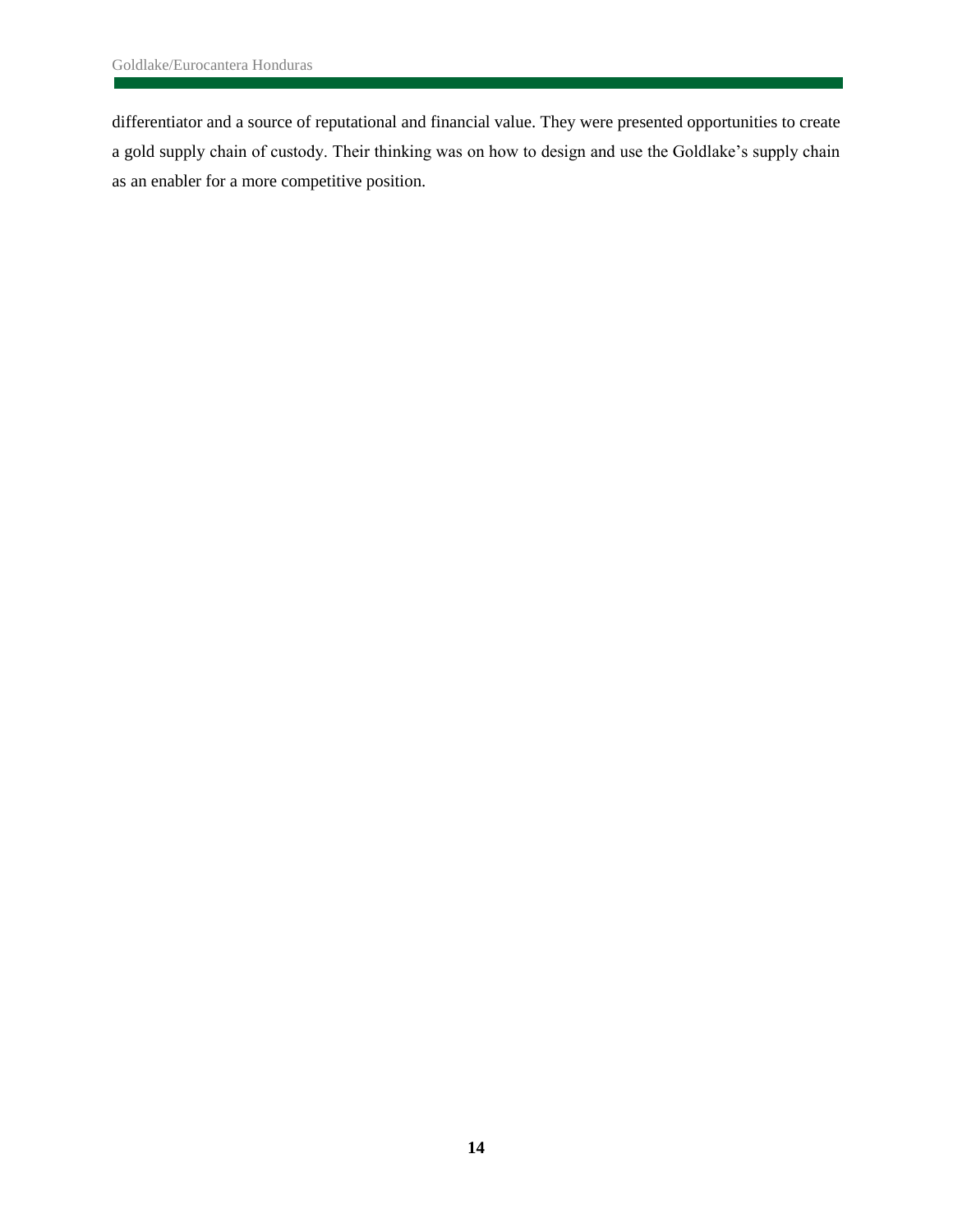# **Goldlake/Eurocantera Honduras (C)**

## **The Argentina Decision**

Giuseppe and Daniela envisioned Goldlake"s business to create value and to positively contribute to Honduras economy, which could become the base for future investments. Goldlake produced alluvial gold while protecting the environment and sustaining local communities. After Goldlake"s mining business in Honduras with the purpose of social and commercial value creation, the management is now considering to develop other community-centered mining sites that will demonstrate innovative problem solving for sustainable development.

The project on Giuseppe and Daniela"s table was a gold exploration site in Argentina, Soltera mining. Giuseppe and Daniela wanted to apply their experience with Honduras to Argentina. The management team followed Franco"s vision in Honduras and realized that the Goldlake success would not only depend on the technological know-how and the supply chain, but also on the human aspect of their business. As much as they were happy with their achievements in Honduras, the Goldlake management was skeptical if they could repeat their success in South America. It had not been easy to diffuse into Honduran culture and adapt local workers to follow a strict work schedule with shifts. Argentina could pose different cultural problems for their operations as well since Gold had not initiated any ventures in South America.

Giuseppe was more curious about the human aspect of sustainability in Honduras. They did treat the local community well, but they did not have any formal procedure, rather followed their father"s entrepreneurial vision and the family values of community involvement. However, competition in the gold industry was forcing them to scale their production immediately and Goldlake might not have much time to develop community relations in the Argentinean site. As Goldlake was getting ready to scale up its operations, Giuseppe thought about the founding principles of Goldlake (Involvement, Responsibility and Sustainability, and Integration). He wondered whether the social and commercial value a business could generate equally had its own limits. On one hand, they need to consider the operational/engineering part of mine development and design the Argentinean site with the human and environment aspects in the center of their design. On the other hand, he was thinking about how the sustainability would affect the company growth. He knew that they were on to a new and challenging opportunity. He looked at his watch and decided that when Daniela arrived, he would bring this up for discussion.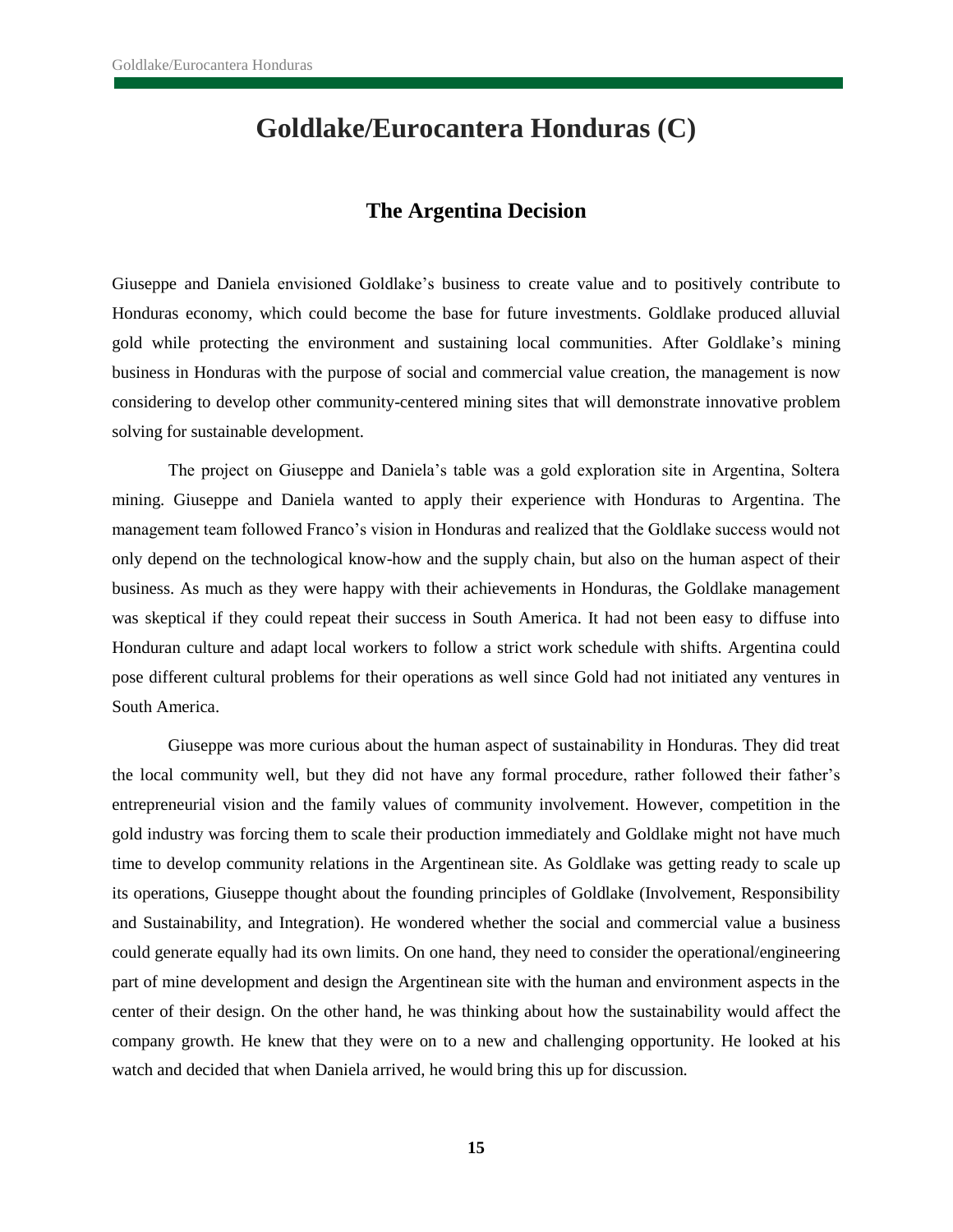# **Exhibit 1. The Major Business Areas of the Gold Group.**

| <b>Finance:</b> Gruppo Financo, which Gold had 25%    | Telecommunications: Gold owned WAVEMAX,             |
|-------------------------------------------------------|-----------------------------------------------------|
| stakes, controlled a relevant stake of Unicredit, the | a telecommunication company, broadband Wimax        |
| Italian banking and financial services group. Gold    | licensed Italian operator. The company also         |
| also controlled 50% of Nextrend, a holding            | operated in the interconnection between operators,  |
| company that owned 3.25% of Charme                    | in particular in Wholesale. Gold also controlled    |
| Investments, an investment fund which included        | Italia INNOVA, an operation that developed          |
| Poltrona Frau and 50% of Axon Finance with stake      | solutions for company services and process          |
| in Ambienta Sgr.                                      | management, under the Italian Minister of R&D.      |
|                                                       |                                                     |
| <b>Construction:</b> Gold controlled 25% of Gruppo    | Mining: Gold controlled Goldlake Group, an          |
| Financo, the holding company of Colacem - the         | investment company in the gold mining sector,       |
| third largest cement and concrete producer in Italy.  | headquartered in Italy and in London, which owned   |
| Gold also owned Sirci Gresintex S.p.A, one of the     | the major stake of three junior mining companies in |
| leaders in the production of PVC pipes in the         | Honduras: Eurocantera, Barro Mining Company,        |
| Italian market. Sirci was a particularly dynamic      | and Agalteca Mining.                                |
| enterprise that had been among the first in Europe    |                                                     |
| to develop new and innovative technologies in a       |                                                     |
| typically traditional sector. Gold also collaborated  |                                                     |
| with Rigel, a company operating in the area of        |                                                     |
| plant engineering, specialising in water and gas      |                                                     |
| pipelines.                                            |                                                     |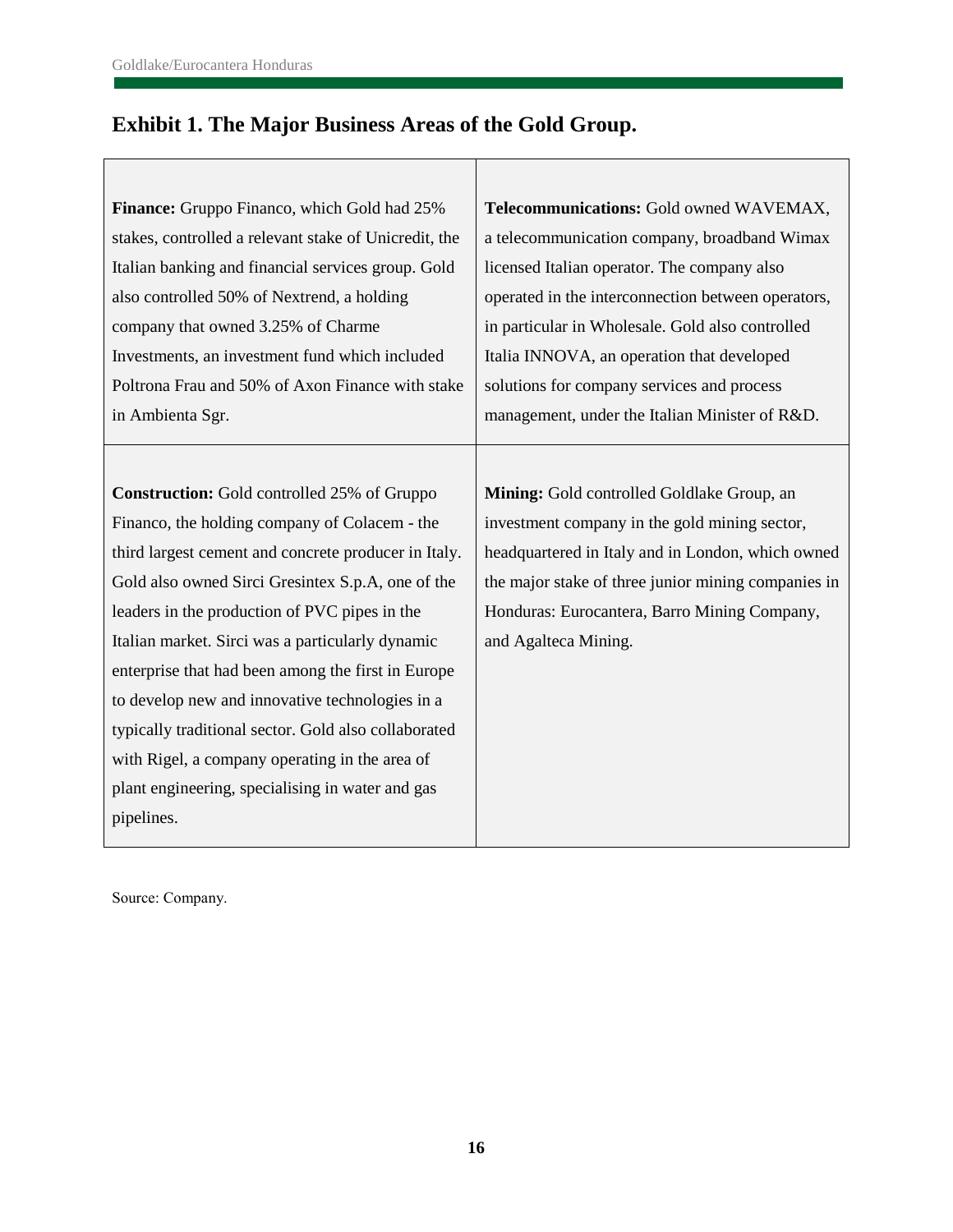# **Exhibit 2. Key players for Goldlake Group.**

| <b>GOLD</b>                                                                                                                                                            | <b>Goldlake Group</b>                                                                                   | <b>Eurocantera</b>                                                                                                                                                                               | <b>Precious Metal</b><br><b>Refinery</b>                                      | <b>Cartier</b>                                                                         | <b>Catholic Church,</b><br><b>Honduras</b>                                |
|------------------------------------------------------------------------------------------------------------------------------------------------------------------------|---------------------------------------------------------------------------------------------------------|--------------------------------------------------------------------------------------------------------------------------------------------------------------------------------------------------|-------------------------------------------------------------------------------|----------------------------------------------------------------------------------------|---------------------------------------------------------------------------|
| Family holding company<br>of Franco Colaiacovo,<br>founder of Colacem – the<br>3 <sup>rd</sup> largest cement company<br>in Italy - and majority<br>owner of Goldlake. | Joint venture between<br><b>GOLD</b> and ARAL<br>(consultant company<br>that owns a stake of<br>$20%$ ) | Gold mining subsidiary<br>of Goldlake Group<br>(Goldlake also owns an<br>iron ore mine [Agalteca]<br>Mining, Honduras], and<br>an exploration gold<br>project in Argentina<br>[Soltera mining]). | Joint venture between<br>Goldlake Group and<br>Italpreziosi Arezzo,<br>Italy. | Paris based global uber-<br>luxury jeweler                                             | Supported Goldlake to<br>the Eurocantera<br>opportunity of<br>development |
| Franco Colaiacovo<br>(entrepreneur, businessman<br>and innovative engineer)                                                                                            | Giuseppe Colaiacovo<br>(CEO and board<br>member; entrepreneur)                                          | Alessandro Murroni<br>(Regional Area and<br>Eurocantera manager)                                                                                                                                 | Daniela Colaiacovo<br>(Board of Directors)                                    | Bernard Fornas (CEO of<br>Cartier)                                                     | Oscar Rodriguez<br>Maradiaga, Cardinal and<br>Archibishop, Tegucigalpa    |
|                                                                                                                                                                        | Daniela Colaiacovo<br>(MD and Board of<br>Directors)                                                    |                                                                                                                                                                                                  |                                                                               | Pamela Caillens (head of<br>sustainable development)                                   |                                                                           |
|                                                                                                                                                                        | Arnaldo Massini (Board<br>Member)                                                                       |                                                                                                                                                                                                  |                                                                               | Hacine Nawal (current<br>head of sustainability; not<br>involved in original<br>story) |                                                                           |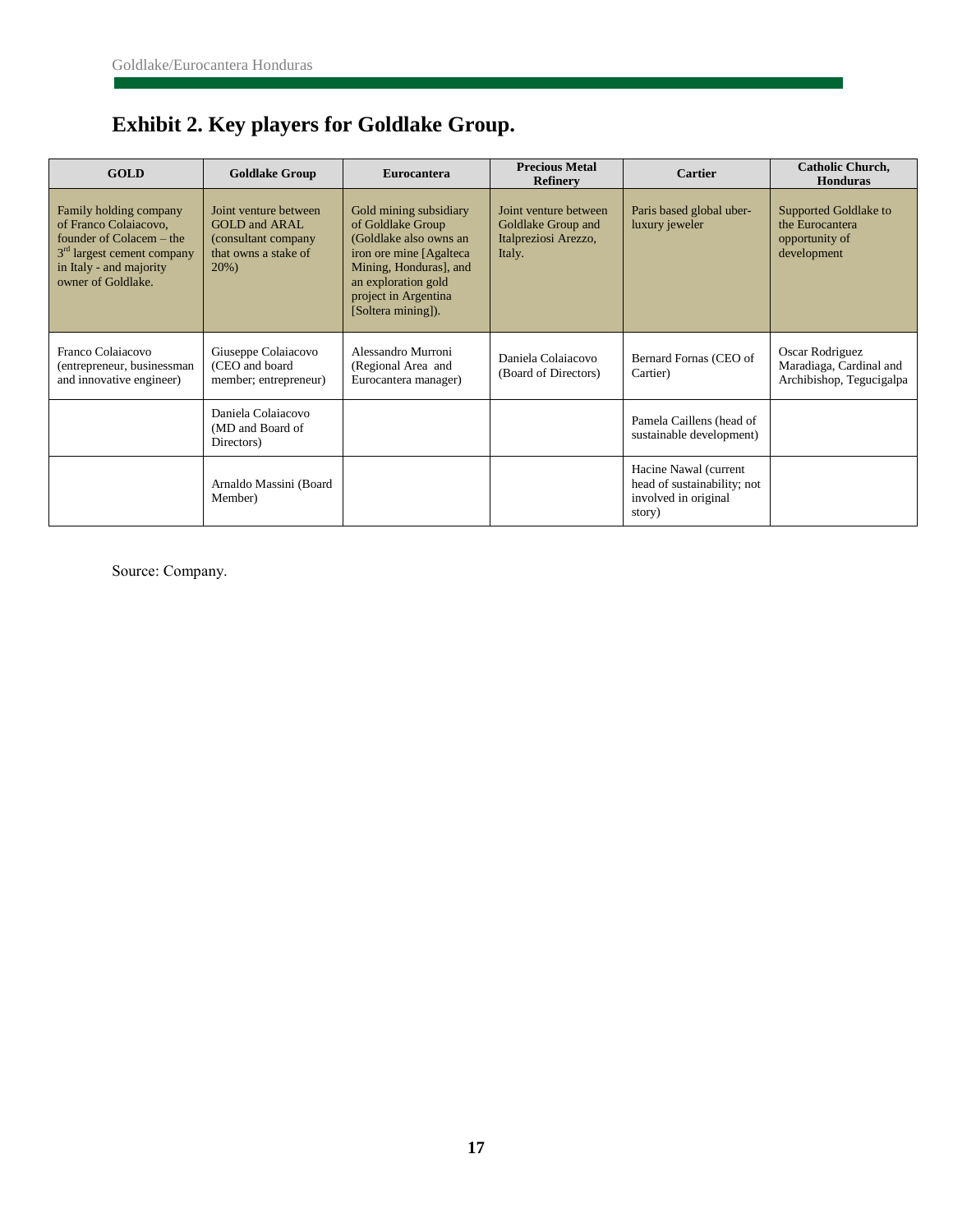## **Exhibit 3. 10 Charter of Values.**

### **1. Respect for fundamental human rights**

To guarantee every employee and partner a common platform of rights so that all can prosper equally.

### **2. Transparency**

In all working relationships, so as to deliver projects and relationships of based on mutual trust.

### **3. Correctness**

In all actions and activities of the Group so as to deliver relationships based on respect.

### **4. Inclusiveness**

Active and open dialogue in the way in which activities are conducted so as to make all company objectives shared mutually pursued.

### **5. Distribution**

Fair and appropriate sharing of the successes of the enterprises of the Group with all partners and shareholders.

### **6. Environmental Protection**

A commitment to support appropriate initiatives which contribute towards sustainable development.

### **7. Ongoing Training and Education**

Through constructive spirit professionalism and competencies are submitted to everyone.

## **8. Innovation**

Continual search for solutions and opportunities to continually of improve processes and products.

## **9. Quality**

A cultural commitment by all involved, at any level in the Group"s activities, to deliver the best.

### **10. Internationalization**

To deliver, in any market, activities for the benefit of the Group in-line with the company culture and values.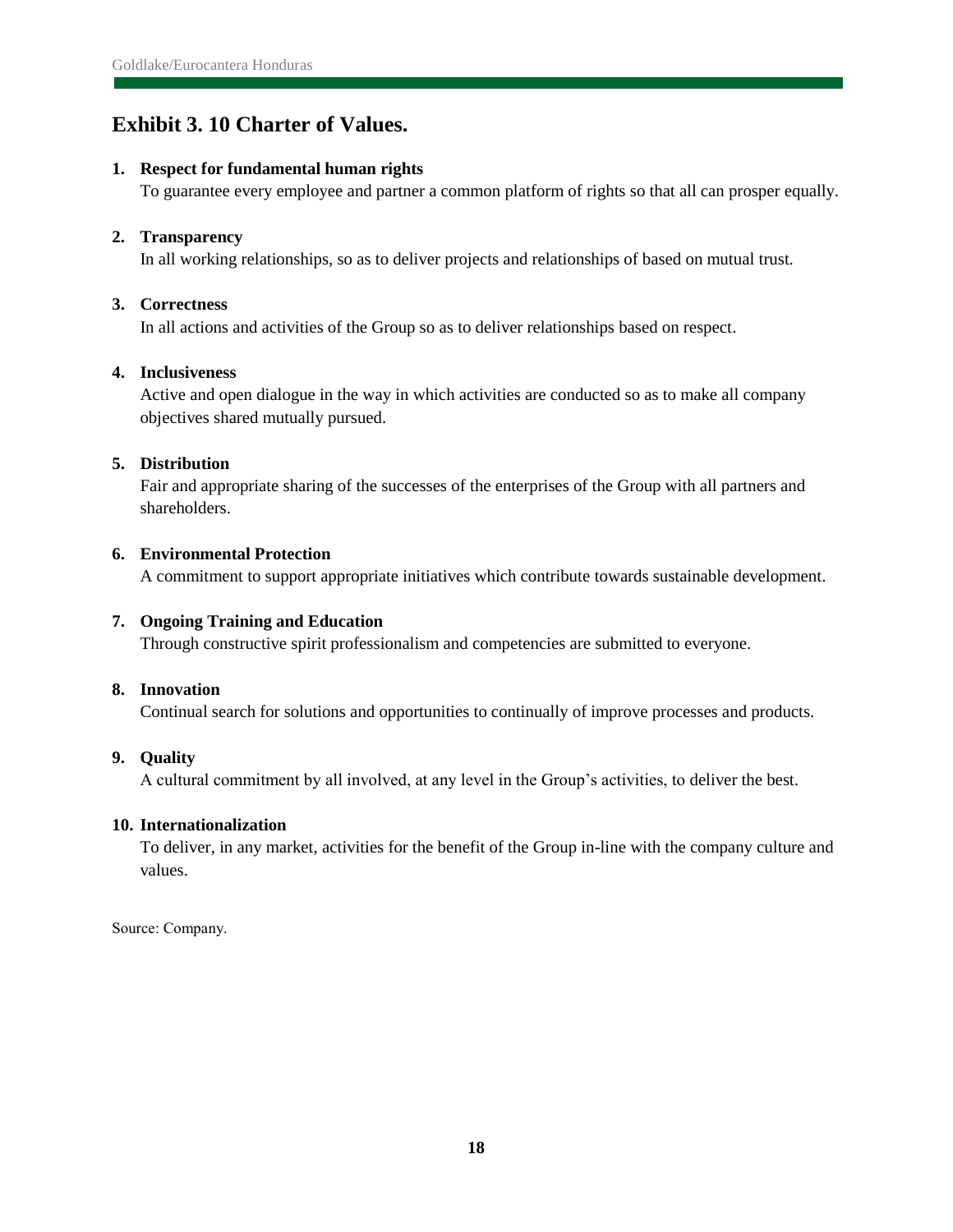

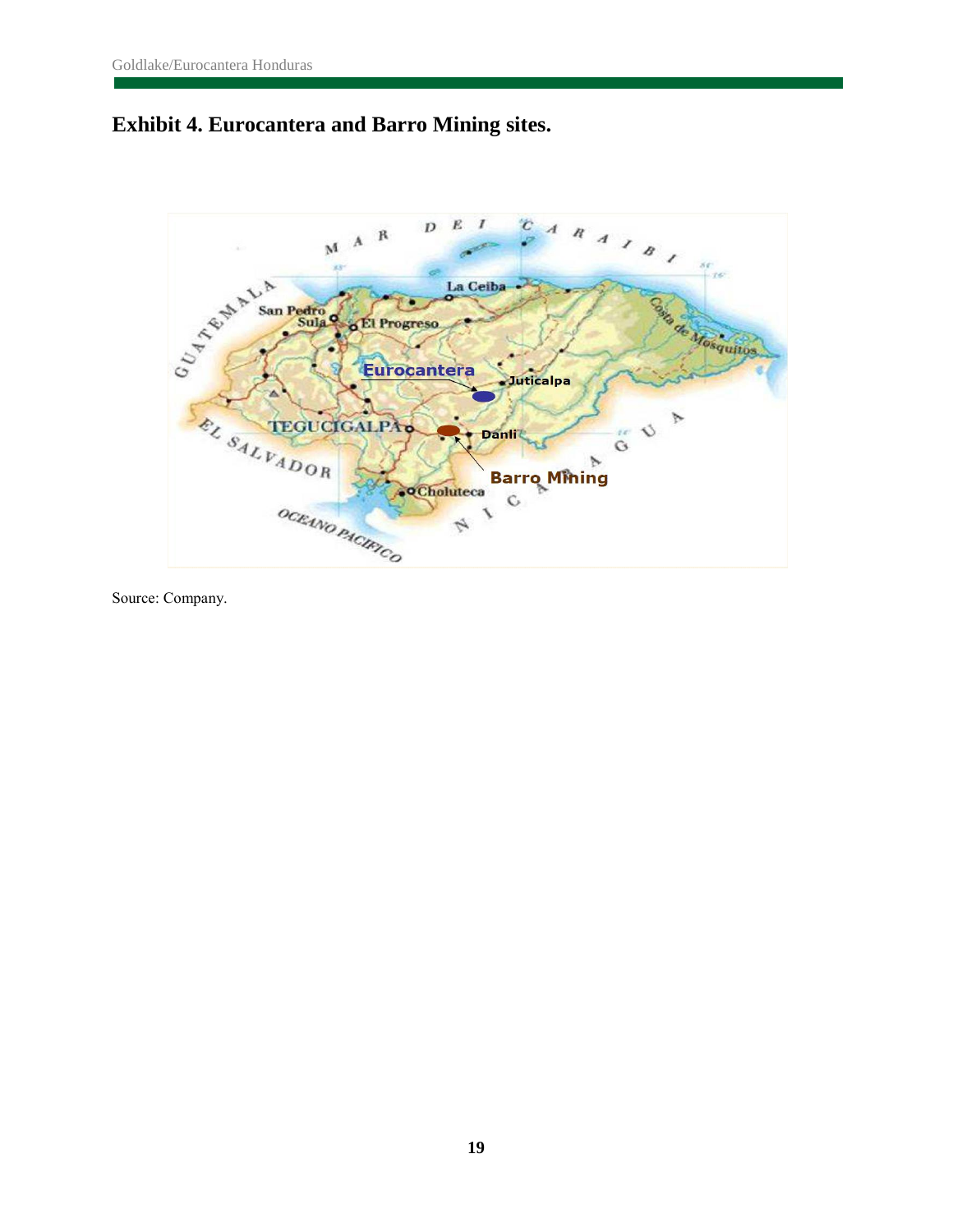## **Exhibit 5. Natural Gold Production Process.**

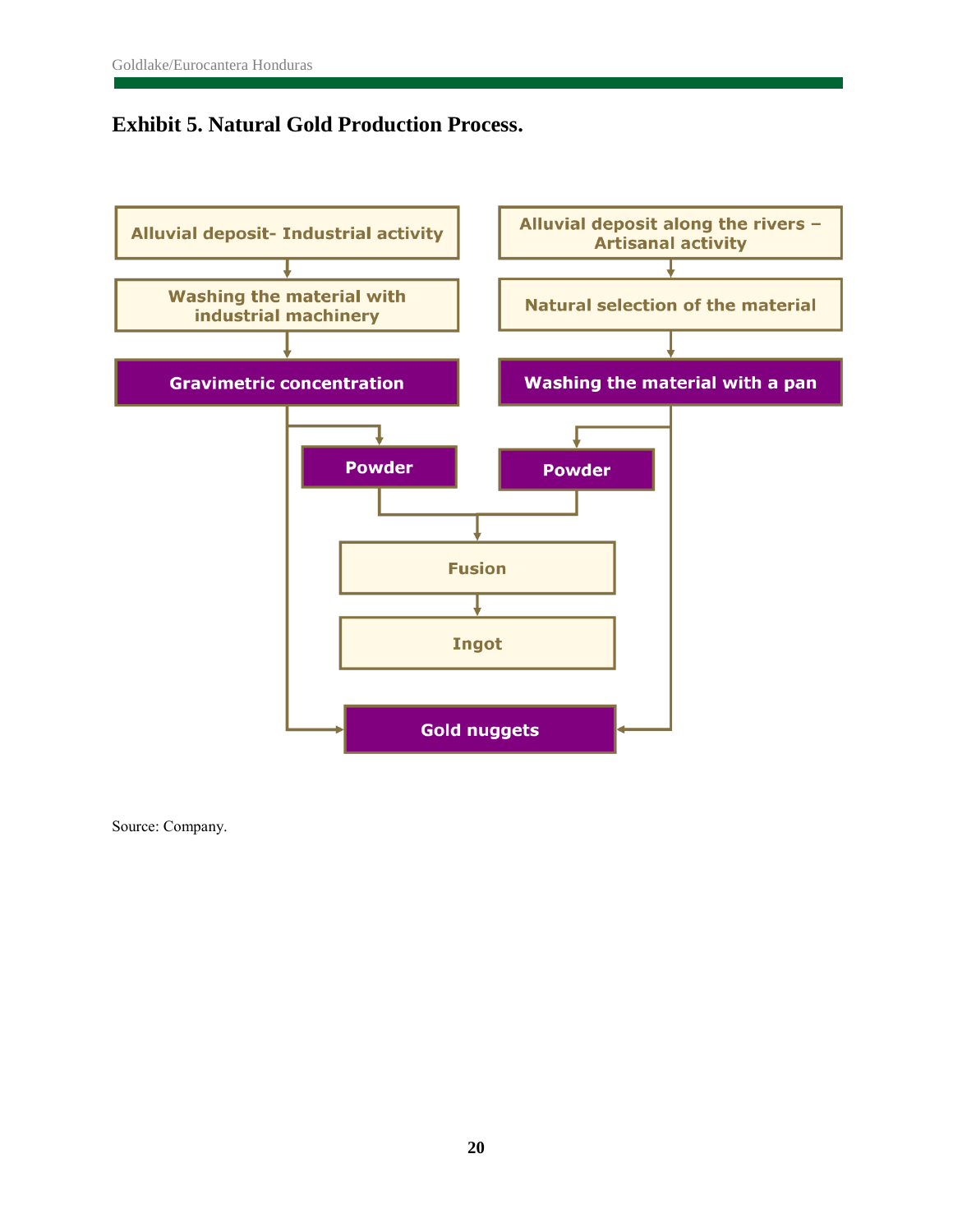# **Exhibit 6. Mining in the Guayape River**



Pictures: © Sinan Erzurumlu.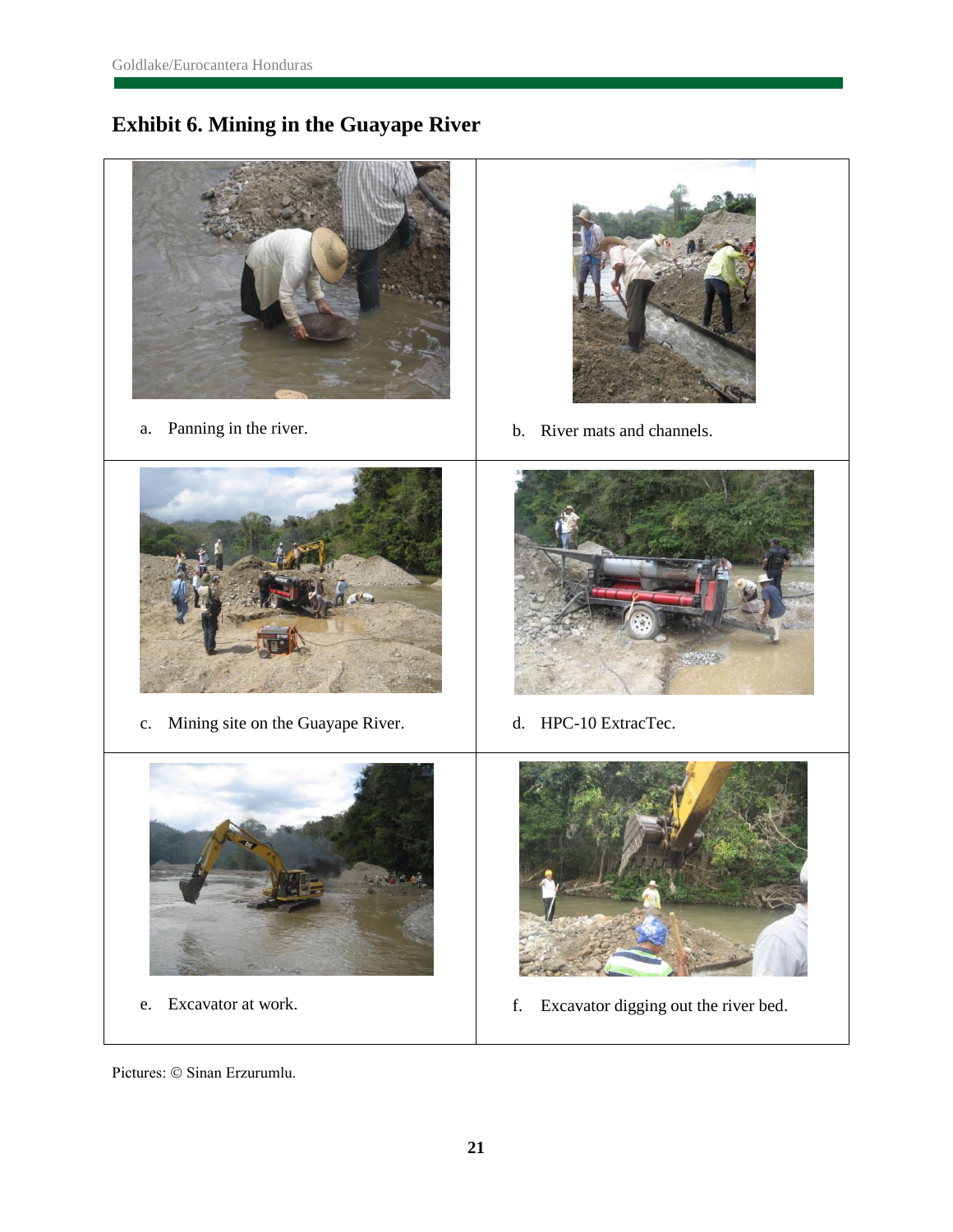# **Exhibit 7. Eurocantera's Technology and Equipment Investments**

| <b>Cooperatives</b>                  |                   | <b>Murcielago Production Plant</b> |             |  |
|--------------------------------------|-------------------|------------------------------------|-------------|--|
| HPC-10 ExtracTec                     | \$34,825.57       | Machinery and equipment            | \$1,355,473 |  |
| Excavator                            | \$53/hr           | <b>Electrical Equipment</b>        | \$148,854   |  |
| Channels and mats<br>Pick Up Vehicle | \$500<br>\$25,000 | <b>Transport Equipment</b>         | \$543,809   |  |